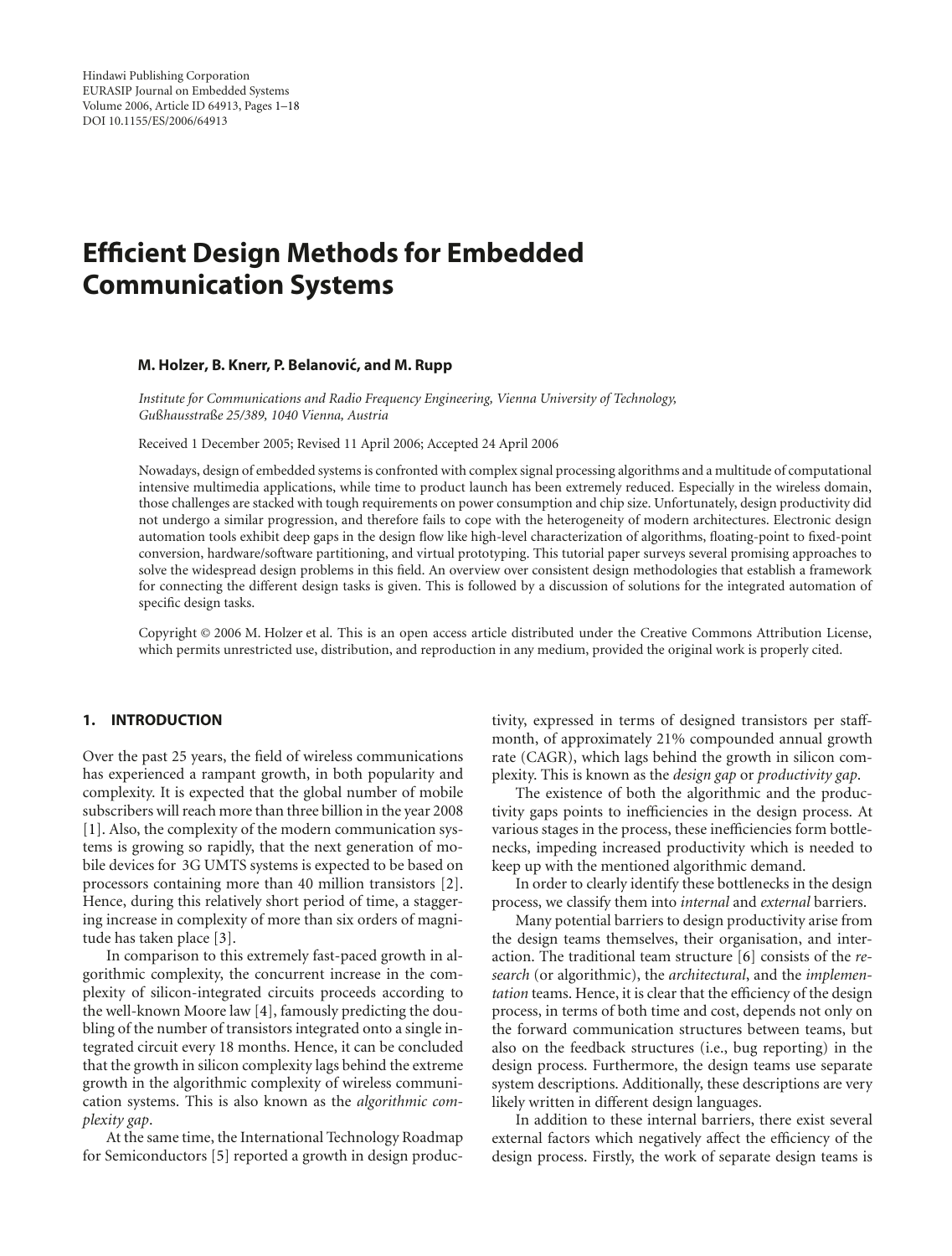

<span id="page-1-0"></span>FIGURE 1: Design flow with several automated design steps.

supported by a wide array of different EDA software tools. Thus, each team uses a completely separate set of tools to any other team in the design process. Moreover, these tools are almost always incompatible, preventing any direct and/or automated cooperation between teams.

Also, EDA tool support exhibits several "gaps," that is, parts of the design process which are critical, yet for which no automated tools are available. Although they have high impact on the rest of the design process, these steps typically have to be performed manually, due to their relatively large complexity, thus requiring designer intervention and effort. Designers typically leverage their previous experience to a large extent when dealing with these complex issues.

In [Figure 1](#page-1-0) a design flow is shown, which identifies several intermediate design steps (abstraction levels) that have to be covered during the refinement process. This starts with an algorithm that is described and verified, for example, in a graphical environment with SystemC [\[7\]](#page-14-7). Usually in the wireless domain algorithms are described by a synchronous data flow graph (SDFG), where functions (A, B, C, D, E) communicate with fixed data rates to each other. An intermediate design step is shown, where already hardware/software partitioning has been accomplished, but the high abstraction of the signal processing functions is still preserved. Finally the algorithm is implemented utilising a heterogenous architecture that consists of processing elements (DSPs, ASICs), memory, and a bus system.

Also some design tasks are mentioned, which promise high potential for decreasing design time by its automation. This paper discusses the requirements and solutions for an integrated design methodology in [Section 2.](#page-1-1) [Section 3](#page-3-0) reports on high-level characterisation techniques in order to have early estimations of the final system properties and allows to make first design decisions. [Section 4](#page-5-0) presents environments for the conversion of data from floating-point to fixed-point representation. Approaches for automated hardware/software partitioning are shown in [Section 5.](#page-8-0) The decrease of design time by virtual prototyping is presented in [Section 6.](#page-12-0) Finally, conclusions end the paper.

# <span id="page-1-2"></span><span id="page-1-1"></span>**2. CONSISTENT DESIGN FLOW**

# *2.1. Solution requirements*

In the previous section, a number of acute bottlenecks in the design process have been identified. In essence, an environment is needed, which transcends the interoperability problems of modern EDA tools. To achieve this, the environment has to be flexible in several key aspects.

Firstly, the environment has to be modular in nature. This is required to allow expansion to include new tools as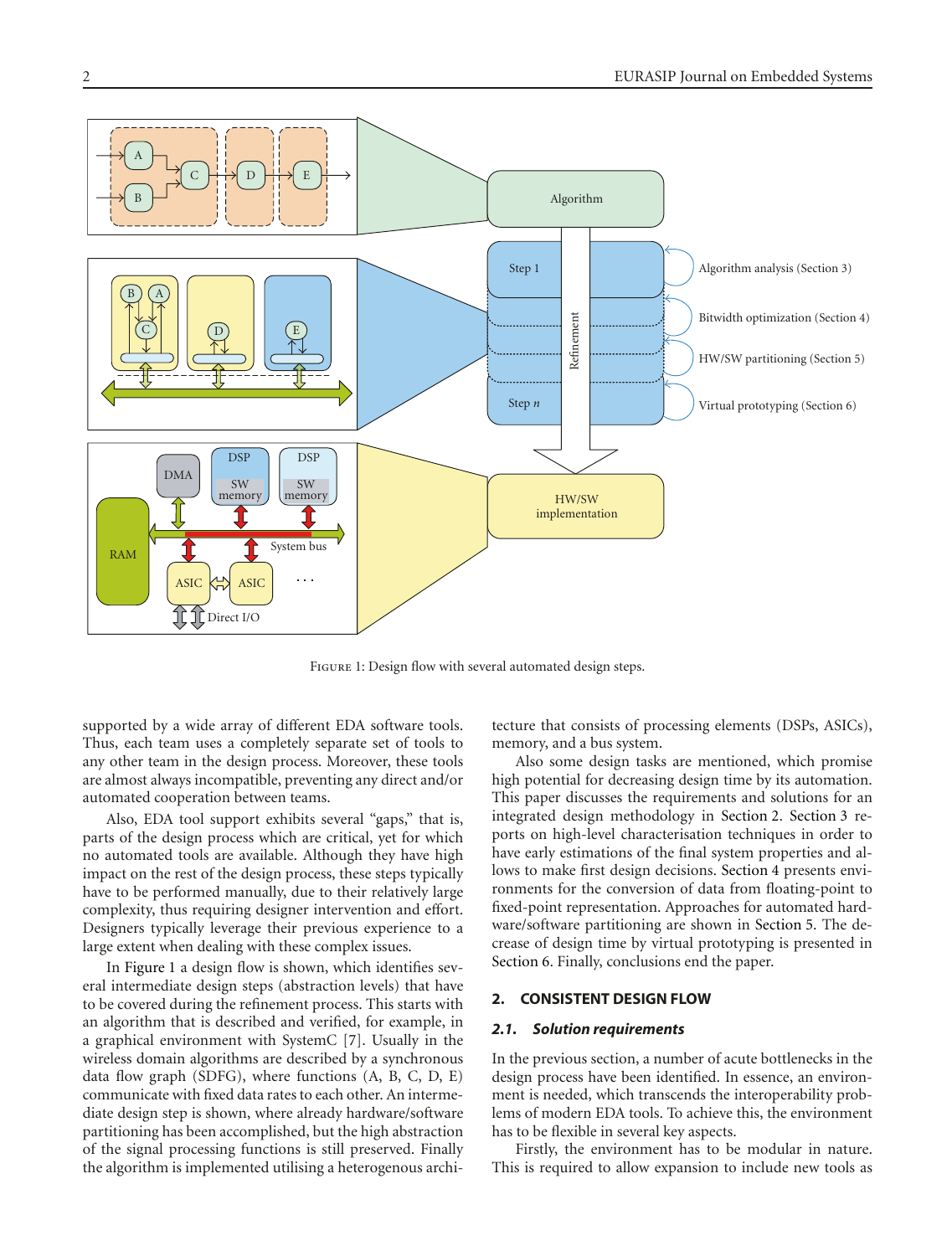they become available, as well as to enable the designer to build a custom design flow only from those tools which are needed.

Also, the environment has to be independent from any particular vendor's tools or formats. Hence, the environment will be able to integrate tools from various vendors, as well as academic/research projects, and any in-house developed automation, such as scripts, templates, or similar.

To allow unobstructed communication between teams, the environment should eliminate the need for separate system descriptions. Hence, the single system description, used by *all* the teams simultaneously, would provide the ultimate means of cooperative refinement of a design, from the initial concept to the final implementation. Such a single system description should also be flexible through having a modular structure, accommodating equally all the teams. Thus, the structure of the single system description is a superset of all the constructs required by all the teams, and the contents of the single system description is a superset of all the separate system descriptions used by the teams currently.

# *2.2. Survey of industrial and university approaches*

Several research initiatives, both in the commercial and academic arenas, are currently striving to close the design and productivity gaps. This section presents a comparative survey of these efforts.

A notable approach to EDA tool integration is provided by the model integrated computing (MIC) community [\[8](#page-15-0)]. This academic concept of model development gave rise to an environment for tool integration [\[9](#page-15-1)]. In this environment, the need for centering the design process on a single description of the system is also identified, and the authors present an implementation in the form of an integrated model server (IMS), based on a database system. The structure of the entire environment is expandable and modular in structure, with each new tool introduced into the environment requiring a new interface. The major shortcoming of this environment is its dedication to development of software components only. As such, this approach addresses solely the algorithmic modelling of the system, resulting in software at the application level. Thus, this environment does not support architectural and implementation levels of the design process.

Synopsys is one of the major EDA tool vendors offering automated support for many parts of the design process. Recognising the increasing need for efficiency in the design process and integration of various EDA tools, Synopsys developed a commercial environment for tool integration, the Galaxy Design Platform [\[10\]](#page-15-2). This environment is also based on a single description of the system, implemented as a database and referred to as the open Milkyway database. Thus, this environment eliminates the need for rewriting system descriptions at various stages of the design process. It also covers both the design and the verification processes and is capable of integrating a wide range of Synopsys commercial EDA tools. An added bonus of this approach is the open nature of the interface format to the Milkyway database, allowing third-party EDA tools to be integrated into the tool chain, if these adhere to the interface standard. However, this environment is essentially a proprietary scheme for integrating existing Synopsys products, and as such lacks any support from other parties.

The SPIRIT consortium [\[11](#page-15-3)] acknowledges the inherent inefficiency of interfacing incompatible EDA tools from various vendors. The work of this international body focuses on creating interoperability between different EDA tool vendors from the point of view of their customers, the product developers. Hence, the solution offered by the SPIRIT consortium [\[12](#page-15-4)] is a standard for packaging and interfacing of IP blocks used during system development. The existence and adoption of this standard ensures interoperability between EDA tools of various vendors as well as the possibility for integration of IP blocks which conform to the standard. However, this approach requires widest possible support from the EDA industry, which is currently lacking. Also, even the full adoption of this IP interchange format does not eliminate the need for multiple system descriptions over the entire design process. Finally, the most serious shortcoming of this methodology is that it provides support only for the lower levels of the design process, namely, the lower part of the architecture level (component assembly) and the implementation level.

In the paper of Posadas et al. [\[13](#page-15-5)] a single source design environment based on SystemC is proposed. Within this environment analysis tools are provided for time estimations for either hardware or software implementations. After this performance evaluation, it is possible to insert hardware/software partitioning information directly in the SystemC source code. Further, the generation of software for real-time application is addressed by a SystemC-to-eCos library, which replaces the SystemC kernel by real-time operating system functions. Despite being capable of describing a system consistently on different abstraction levels based on a single SystemC description, this does not offer a concrete and general basis for integration of design tools at all abstraction levels.

Raulet et al. [\[14](#page-15-6)] present a rapid prototyping environment based on a single tool called SynDex. Within this environment the user starts by defining an algorithm graph, an architecture graph, and constraints. Further executables for special kernels are automatically generated, while heuristics are used to minimize the total execution time of the algorithm. Those kernels provide the functionality of implementations in software and hardware, as well as models for communication.

The open tool integration environment (OTIE) [\[15\]](#page-15-7) is a consistent design environment, aimed at fulfilling the requirements set out in [Section 2.1.](#page-1-2) This environment is based on the single system description (SSD), a central repository for all the refinement information during the entire design process. As such, the SSD is used simultaneously by all the design teams. In the OTIE, each tool in the design process still performs its customary function, as in the traditional tool chain, but the design refinements from all the tools are now stored in just one system descriptions (the SSD) and thus no longer subject to constant rewriting. Hence, the SSD is a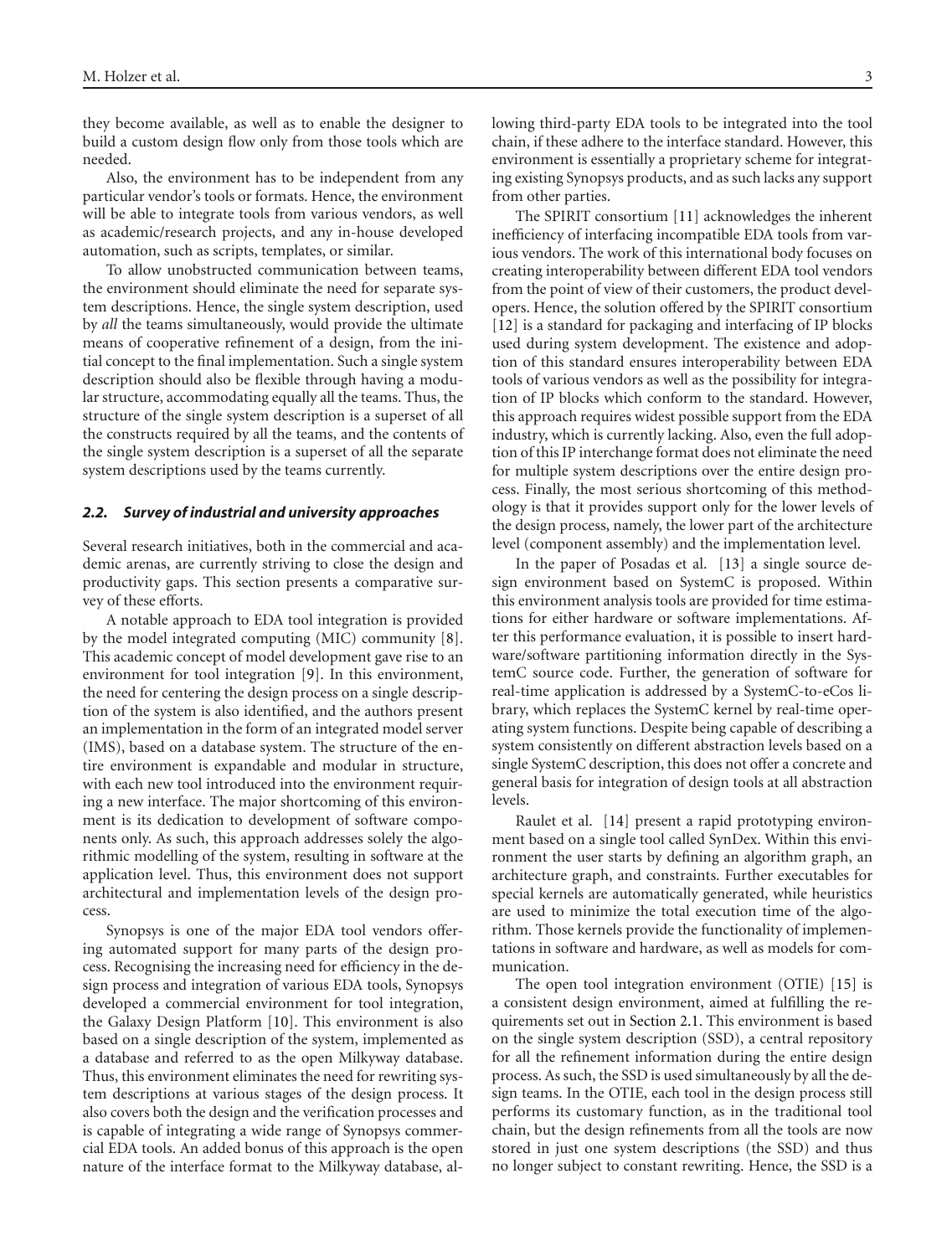superset of all the system descriptions present in the traditional tool chain.

The SSD is implemented as a MySQL [\[16](#page-15-8)] database, which brings several benefits. Firstly, the database implementation of the SSD supports virtually unlimited expandability, in terms of both structure and volume. As new refinement information arrives to be stored in the SSD, either it can be stored within the existing structure, or it may require an extension to the entity-relationship structure of the SSD, which can easily be achieved through addition of new tables or links between tables. Also, the database, on which this implementation of the SSD is based, is inherently a multiuser system, allowing transparent and uninterrupted access to the contents of the SSD to all the designers simultaneously. Furthermore, the security of the database implementation of the SSD is assured through detailed setting of access privileges of each team member and integrated EDA design tool to each part of the SSD, as well as the seamless integration of a version control system, to automatically maintain revision history of all the information in the SSD. Finally, accessing the refinement information (both manually and through automated tools) is greatly simplified in the database implementation of the SSD by its structured query language (SQL) interface.

Several EDA tool chains have been integrated into the OTIE, including environments for virtual prototyping [\[17,](#page-15-9) [18\]](#page-15-10), hardware/software partitioning [\[19](#page-15-11)], high-level system characterisation [\[20\]](#page-15-12), and floating-point to fixed-point conversion [\[21\]](#page-15-13). The deployment of these environments has shown the ability of the OTIE concept to reduce the design effort drastically through increased automation, as well as close the existing gaps in the automation coverage, by integrating novel EDA tools as they become available.

# <span id="page-3-0"></span>**3. SYSTEM ANALYSIS**

For the design of a signal processing system consisting of hardware and software many different programming languages have been introduced like VHDL, Verilog, or SystemC. During the refinement process it is of paramount importance to assure the quality of the written code and to base the design decisions on reliable characteristics. Those characteristics of the code are called metrics and can be identified on the different levels of abstraction.

The terms metric and measure are used as synonyms in literature, whereas a metric is in general a measurement, which maps an empirical object to a numerical object. This function should preserve all relations and structures. In other words, a quality characteristic should be linearly related to a measure, which is a basic concept of measurement at all. Those metrics can be software related or hardware related.

# <span id="page-3-2"></span>*3.1. Software-related metrics*

In the area of software engineering the interest in the measurement of software properties is ongoing since the first programming languages appeared [\[22\]](#page-15-14). One of the earliest software measures is the lines of code [\[23](#page-15-15)], which is still used today.



<span id="page-3-1"></span>FIGURE 2: Control flow graph (CFG) and expression tree of one basic block.

In general the algorithm inside a function, written in the form of sequential code can be decomposed into its control flow graph (CFG), built up of interconnected basic blocks (BB). Each basic block contains a sequence of data operations ending in a control flow statement as a last instruction. A control flow graph is a directed graph with only one *root* and one *exit*. A *root* defines a vertex with no incoming edge and the *exit* defines a vertex with no outgoing edge. Due to programming constructs like loops those graphs are not cycle-free. The sequence of data operations inside of one BB forms itself a data flow graph (DFG) or equivalently one or more expression trees. [Figure 2](#page-3-1) shows an example of a function and its graph descriptions.

For the generation of DFG and CFG a parsing procedure of the source code has to be accomplished. This task is usually performed by a compiler. The step of compilation is separated into two steps, firstly, a front end transforms the source code into an intermediate representation (abstract syntax tree). At this step target independent optimizations are already applied, like dead code elimination or constant propagation. In a second step, the internal representation is mapped to a target architecture.

The analysis of a CFG can have different scopes: a small number of adjacent instructions, a single basic block, across several basic blocks (intraprocedural), across procedures (interprocedural), or a complete program.

For the CFG and DFG some common basic properties can be identified as follows.

- (i) For each graph type *G*, a set of vertices *V*, and edges *E* can be defined, where the value <sup>|</sup>*V*<sup>|</sup> denotes the number of vertices and <sup>|</sup>*E*<sup>|</sup> denotes the number of edges.
- (ii) A path of *G* is defined as an ordered sequence  $S =$ ( $v_{\text{root}}$   $v_x$   $v_y$   $\cdots$   $v_{\text{exit}}$ ) of vertices starting at the *root* and ending at the *exit* vertex.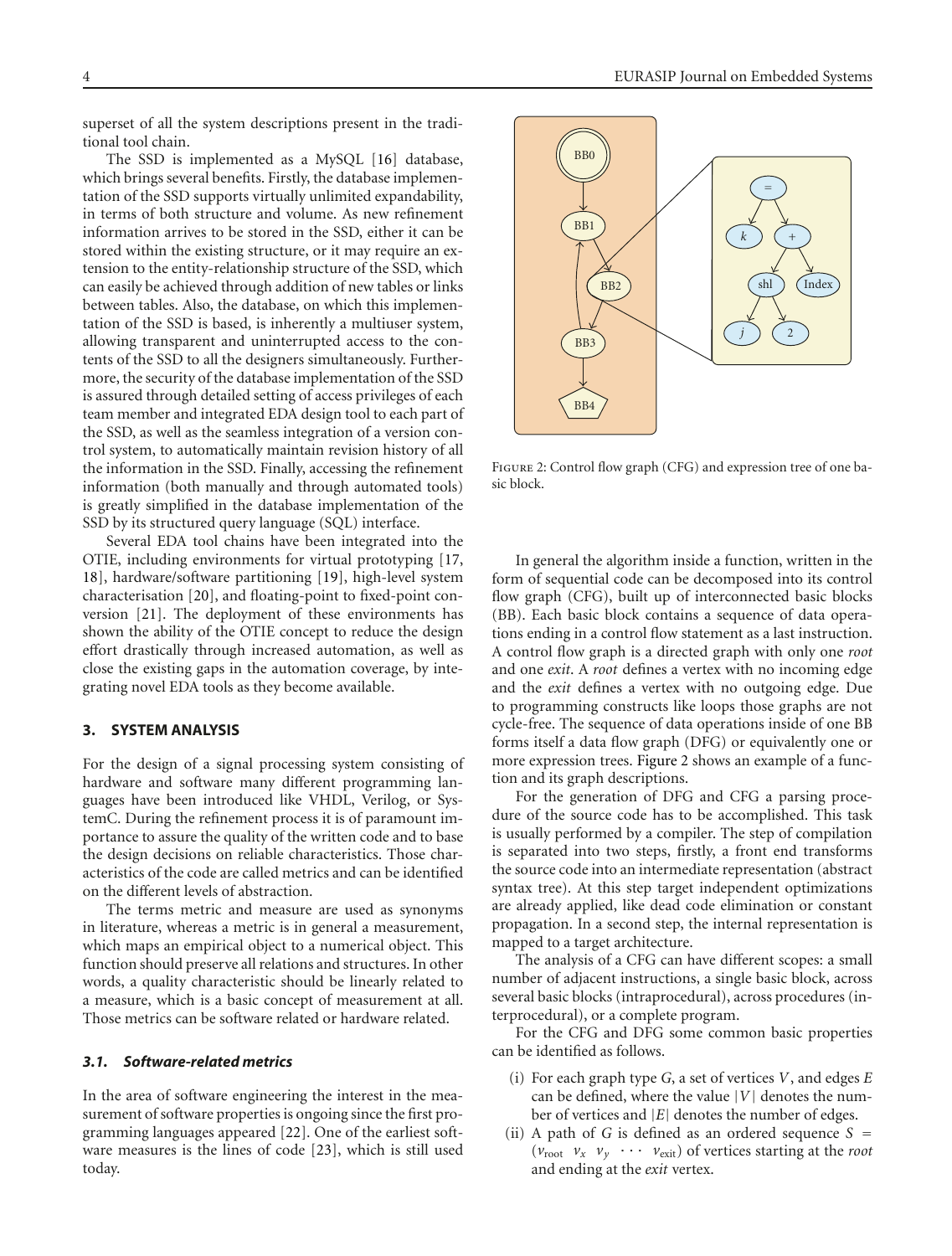

<span id="page-4-0"></span>FIGURE 3: Degree of parallelism for  $\gamma = 1$  and  $\gamma > 1$ .

- (iii) The path with the maximum number of vertices is called the longest path or critical path and consists of <sup>|</sup>*V*LP<sup>|</sup> vertices.
- (iv) The degree of parallelism *γ* [\[24\]](#page-15-16) can be defined as the number of all vertices <sup>|</sup>*V*<sup>|</sup> divided by the number of vertices in the longest path <sup>|</sup>*V*LP<sup>|</sup> of the algorithm

$$
\gamma = \frac{|V|}{|V_{\rm LP}|}.\tag{1}
$$

In [Figure 3](#page-4-0) it can be seen that for a *γ* value of 1, the graph is sequential and for  $\gamma > 1$  the graph has many vertices in parallel, which offers possibilities for the reuse of resources.

In order to render the CFG context more precisely, we can apply these properties and define some important metrics to characterise the algorithm.

*Definition 1* (longest path weight for operation *j*). Every vertex of a CFG can be annotated with a set of different weights  $\mathbf{w}(v_i) = (w_1^i, w_2^i, \dots, w_m^i)^T$ ,  $i = 1 \cdots |V|$ , that describes the occurrences of its internal operations (e.g.,  $w_1^i$  = number of ADD operations in vertex *vi*). Accordingly, a specific longest path with respect to the *j*th distinct weight,  $S_{LP}^j$ , can be defined as the sequence of vertices ( $v_{\text{root}}$   $v_l$   $\cdots$   $v_{\text{exit}}$ ), which yields a maximum path weight PW*<sup>j</sup>* by summing up all the weights  $w_i^{\text{root}}, w_j^l, \ldots, w_j^{\text{exit}}$  of the vertices that belong to this path as in

$$
PW_j = \sum_{v_i \in S_{LP}^j} \mathbf{w}(v_i) \mathbf{d}_j.
$$
 (2)

Here the selection of the weight with the type *j* is accomplished by multiplication with a vector  $\mathbf{d}_j = (\delta_{0j}, \dots, \delta_{mj})^T$ defined with the Kronecker-delta *δij*.

*Definition 2* (degree of parallelism for operation *j*). Similar to the path weight PW*j*, a global weight GW*<sup>j</sup>* can be defined as

$$
GW_j = \sum_{v_i \in V} \mathbf{w}(v_i) \mathbf{d}_j,
$$
 (3)

which represents the operation-specific weight of the whole

CFG. Accordingly an operation-specific *γj* is defined as follows:

$$
\gamma_j = \frac{GW_j}{PW_j} \tag{4}
$$

eration *j*.

*Definition 3* (cyclomatic complexity). The cyclomatic complexity, as defined by McCabe [\[25](#page-15-17)], states the theoretical number (see [\(5\)](#page-4-1)) of required test cases in order to achieve the structural testing criteria of a full path coverage:

<span id="page-4-1"></span>
$$
V(G) = |E| - |V| + 2.
$$
 (5)

The generation of the verification paths is presented by Poole [\[26](#page-15-18)] based on a modified depth-first search through the CFG.

*Definition 4* (control orientation metrics). The control orientation metrics (COM) identifies whether a function is dominated by control operations,

$$
COM = \frac{N_{\text{cop}}}{N_{\text{op}} + N_{\text{cop}} + N_{\text{mac}}}.\tag{6}
$$

Here  $N_{\text{cop}}$  defines the number of control statements (if, for, while), *N*op defines the number of arithmetic and logic operations, and *N*mac the number of memory accesses. When the COM value tends to be 1 the function is dominated by control operations. This is usually an indicator that an implementation of a control-oriented algorithm is more suited for running on a controller than to be implemented as dedicated hardware.

#### *3.2. Hardware-related metrics*

Early estimates of area, execution time, and power consumption of a specific algorithm implemented in hardware are crucial for design decisions like hardware/software partitioning [\(Section 5\)](#page-8-0) and architecture exploration [\(Section 6.1\)](#page-12-1). The effort of elaborating different implementations is usually not feasible in order to find optimal solutions. Therefore, only critical parts are modelled (rapid prototyping [\[6\]](#page-14-6)) in order to measure worst-case scenarios, with the disadvantage that side effects on the rest of the system are neglected. According to Gajski et al. [\[27\]](#page-15-19) those estimates must satisfy three criteria: accuracy, fidelity, and simplicity.

The estimation of area is based on an area characterization of the available operations and on an estimation of the needed number of operations (e.g., ADD, MUL). The area consumption of an operation is usually estimated by a function dependent on the number of inputs/outputs and their bit widths [\[28\]](#page-15-20). Further, the number of operations, for example, in Boolean expressions can be estimated by the number of nodes in the corresponding Boolean network [\[29](#page-15-21)]. Area estimation for design descriptions higher than register transfer level, like SystemC, try to identify a simple model for the high-level synthesis process [\[30\]](#page-15-22).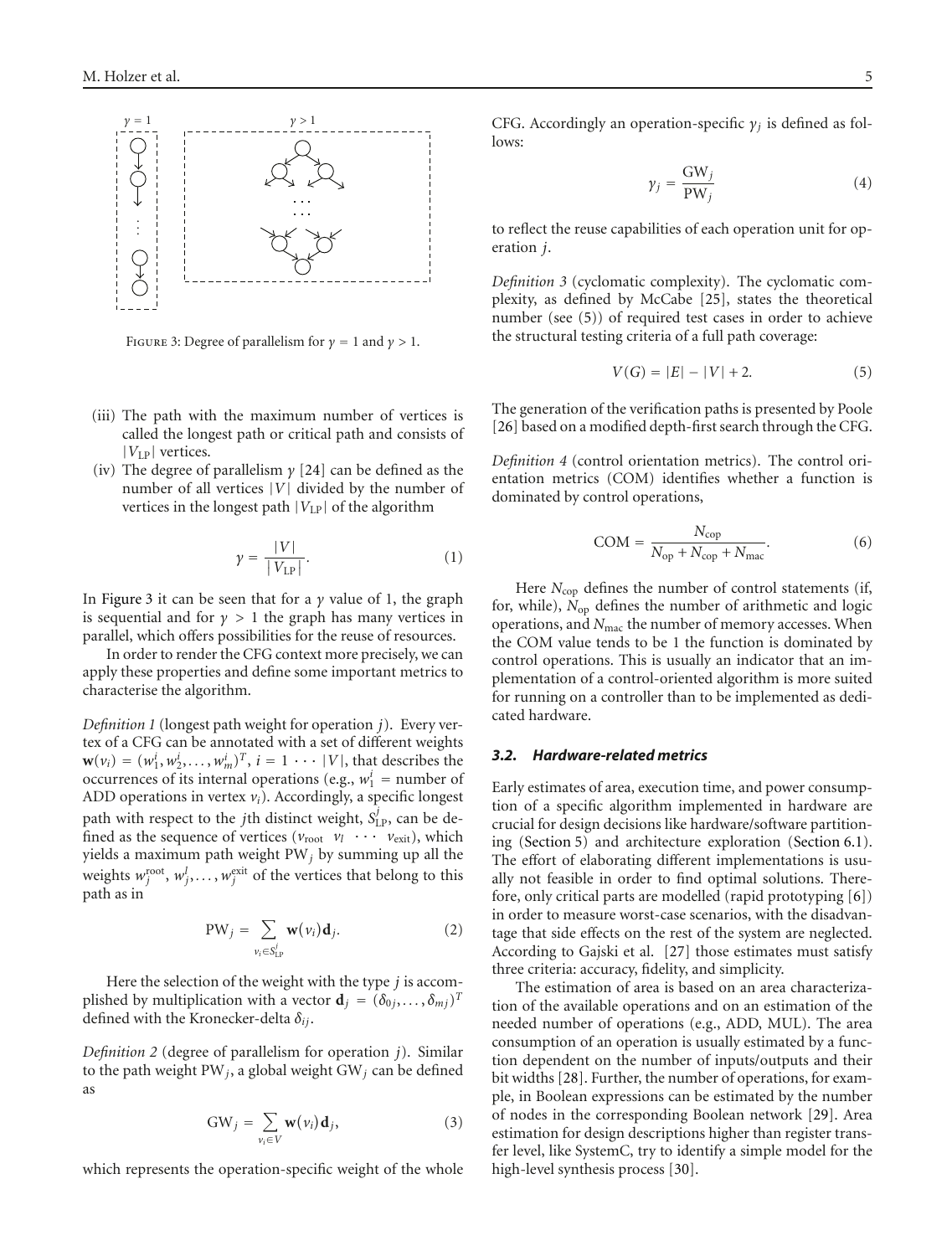The estimation of execution time of a hardware implementation requires the estimation of scheduling and resource allocation, which are two interdependent tasks. Pathbased techniques transform an algorithm description from its CFG and DFG representation into a directed acyclic graph. Within this acyclic graph worst-case paths can be investigated by static analysis [\[31\]](#page-15-23). In simulation-based approaches the algorithm is enriched with functionality for tracing the execution paths during the simulation. This technique is, for example, described for SystemC [\[32](#page-15-24)] and MAT-LAB [\[33](#page-15-25)]. Additionally a characterization of the operations regarding their timing (delay) has to be performed.

Power dissipation in CMOS is separated into two components, the static and the dominant dynamic parts. Static power dissipation is mainly caused by leakage currents, whereas the dynamic part is caused by charging/discharging capacitances and the short circuit during the switching. Charging accounts for over 90% of the overall power dissipation [\[34\]](#page-15-26). Assuming that capacitance is related to area, area estimation techniques, as discussed before, have to be applied. Fornaciari et al. [\[35](#page-15-27)] present power models for different functional units like registers and multiplexers. Several techniques for predicting the switching activity of a circuit are presented by Landman [\[36\]](#page-15-28).

## <span id="page-5-2"></span>*3.3. Cost function and affinity*

Usually the design target is the minimization of a cost or objective function with inequality constraints [\[37](#page-15-29)]. This cost function *c* depends on  $\mathbf{x} = (x_1, \dots, x_n)^T$ , where the elements *xi* represent normalized and weighted values of timing, area, and power but also economical aspects (e.g., cyclomatic complexity relates to verification effort) could be addressed. This leads to the minimization problem

$$
\min c(\mathbf{x}).\tag{7}
$$

Additionally those metrics have a set of constraints *bi* like maximum area, maximum response time, or maximum power consumption given by the requirements of the system. Those constraints, which can be grouped to a vector  $\mathbf{b} = (b_1, \ldots, b_n)^T$  define a set of inequalities,

$$
\mathbf{x} \leq \mathbf{b}.\tag{8}
$$

A further application of the presented metrics is its usage for the hardware/software partitioning process. Here a huge search space demands for heuristics that allows for partitioning within reasonable time. Nevertheless, a reduction of the search space can be achieved by assigning certain functions to hardware or software beforehand. This can be accomplished by an affinity metric [\[38](#page-15-30)]. Such an affinity can be expressed in the following way:

$$
A = \frac{1}{COM} + \sum_{j \in J} \gamma_j.
$$
 (9)

A high value *A* and thus a high affinity of an algorithm to a hardware implementation are caused by less control operations and high parallelism of the operations that are used in the algorithm. Thus an algorithm with an affinity value higher than a certain threshold can be selected directly to be implemented in hardware.

# <span id="page-5-0"></span>**4. FLOATING-POINT TO FIXED-POINT CONVERSION**

Design of embedded systems typically starts with the conversion of the initial concept of the system into an executable algorithmic model, on which high-level specifications of the system are verified. At this level of abstraction, models invariably use floating-point formats, for several reasons. Firstly, while the algorithm itself is undergoing changes, it is necessary to disburden the designer from having to take numeric effects into account. Hence, using floating-point formats, the designer is free to modify the algorithm itself, without any consideration of overflow and quantization effects. Also, floating-point formats are highly suitable for algorithmic modeling because they are natively supported on PC or workstation platforms, where algorithmic modeling usually takes place.

However, at the end of the design process lies the implementation stage, where all the hardware and software components of the system are fully implemented in the chosen target technologies. Both the software and hardware components of the system at this stage use only fixed-point numeric formats, because the use of fixed-point formats allows drastic savings in all traditional cost metrics: the required silicon area, power consumption, and latency/throughput (i.e., performance) of the final implementation.

Thus, during the design process it is necessary to perform the conversion from floating-point to suitable fixed-point numeric formats, for all data channels in the system. This transition necessitates careful consideration of the ranges and precision required for each channel, the overflow and quantisation effects created by the introduction of the fixedpoint formats, as well as a possible instability which these formats may introduce. A trade-off optimization is hence formed, between minimising introduced quantisation noise and minimising the overall bitwidths in the system, so as to minimise the total system implementation cost. The level of introduced quantisation noise is typically measured in terms of the signal to quantisation noise ratio (SQNR), as defined in  $(10)$ , where  $\nu$  is the original (floating-point) value of the signal and  $\hat{v}$  is the quantized (fixed-point) value of the signal:

<span id="page-5-1"></span>
$$
SQNR = 20 \times \log \left| \frac{\nu}{\nu - \hat{\nu}} \right|.
$$
 (10)

The performance/cost tradeoff is traditionally performed manually, with the designer estimating the effects of fixedpoint formats through system simulation and determining the required bitwidths and rounding/overflow modes through previous experience or given knowledge of the system architecture (such as predetermined bus or memory interface bitwidths). This iterative procedure is very time consuming and can sometimes account for up to 50% of the total design effort [\[39\]](#page-15-31). Hence, a number of initiatives to automate the conversion from floating-point to fixed-point formats have been set up.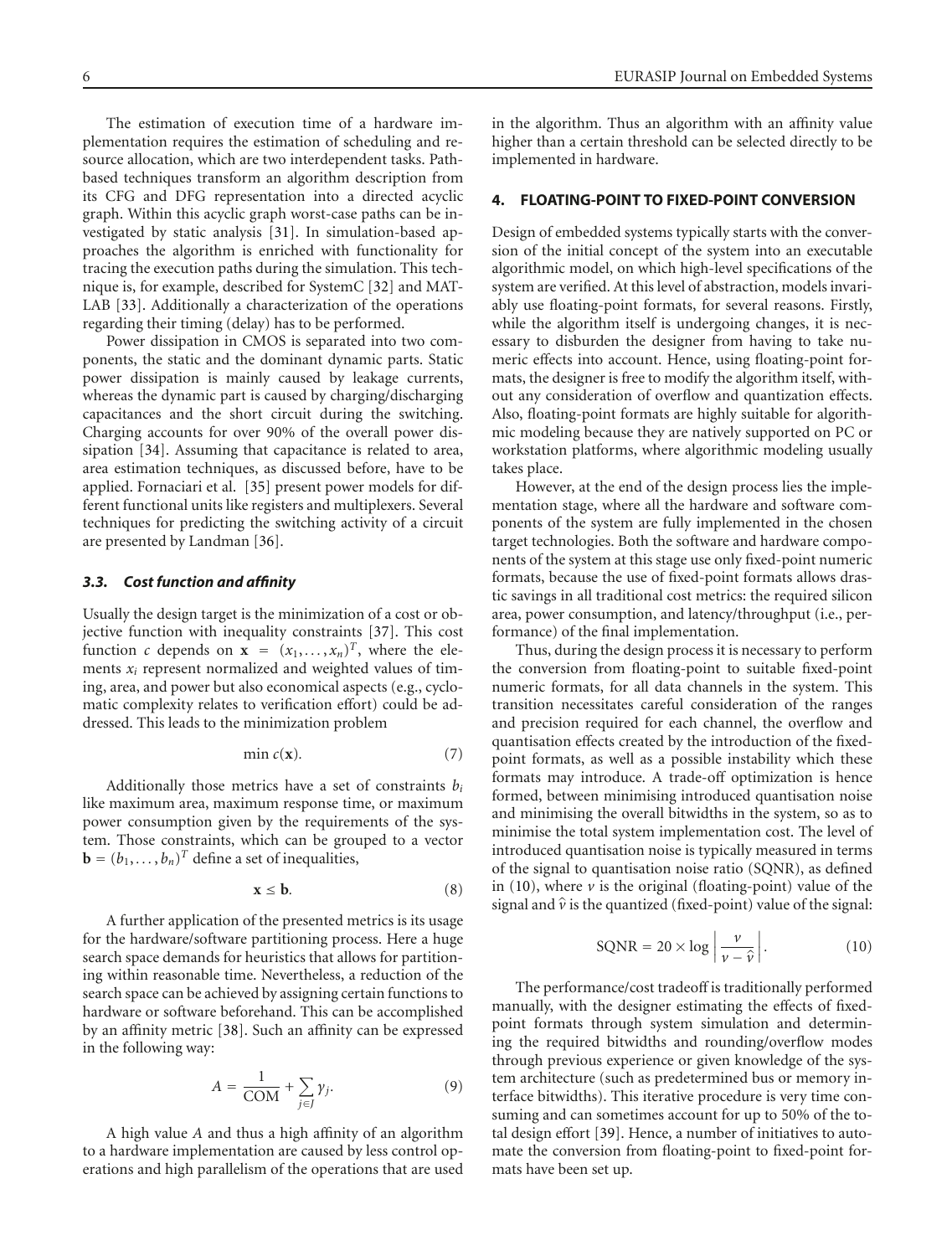In general, the problem of automating the conversion from floating-point to fixed-point formats can be based on either an analytical (static) or statistical (dynamic) approach. Each of these approaches has its benefits and drawbacks.

#### *4.1. Analytical approaches*

All the analytical approaches to automate the conversion from floating-point to fixed-point numeric formats find their roots in the static analysis of the algorithm in question. The algorithm, represented as a control and data flow graph (CDFG), is statically analysed, propagating the bitwidth requirements through the graph, until the range, precision, and sign mode of each signal are determined.

As such, analytical approaches do not require any simulations of the system to perform the conversion. This typically results in significantly improved runtime performance, which is the main benefit of employing such a scheme. Also, analytical approaches do not make use of any input data for the system. This relieves the designer from having to provide any data sets with the original floating-point model and makes the results of the optimisation dependent only on the algorithm itself and completely independent of any data which may eventually be used in the system.

However, analytical approaches suffer from a number of critical drawbacks in the general case. Firstly, analytical approaches are inherently only suitable for finding the upper bound on the required precision, and are unable to perform the essential trade-off between system performance and implementation cost. Hence, the results of analytical optimisations are excessively conservative, and cannot be used to replace the designer's fine manual control over the tradeoff. Furthermore, analytical approaches are not suitable for use on all classes of algorithms. It is in general not possible to process nonlinear, time-variant, or recursive systems with these approaches.

FRIDGE [\[39](#page-15-31)] is one of the earliest environments for floating-point to fixed point conversion and is based on an analytical approach. This environment has high runtime performance, due to its analytical nature, and wide applicability, due to the presence of various back-end extensions to the core engine, including the VHDL back end (for hardware component synthesis) and ANSI-C and assembly back ends (for DSP software components). However, the core engine relies fully on the designer to preassign fixed-point formats to a sufficient portion of the signals, so that the optimisation engine may propagate these to the rest of the CDFG structure of the algorithm. This environment is based on fixed-C, a proprietary extension to the ANSI-C core language and is hence not directly compatible with standard design flows. The FRIDGE environment forms the basis of the commercial Synopsys CoCentric Fixed-Point Designer [\[40\]](#page-15-32) tool.

Another analytical approach, Bitwise [\[41](#page-16-0)], implements both forward and backward propagations of bitwidth requirements through the graph representation of the system, thus making more efficient use of the available range and precision information. Furthermore, this environment is capable of tackling complex loop structures in the algorithm by calculating their closed-form solutions and using these to propagate the range and precision requirements. However, this environment, like all analytical approaches, is not capable of carrying out the performance-cost trade-off and results in very conservative fixed-point formats.

An environment for automated floating-point to fixedpoint conversion for DSP code generation [\[42](#page-16-1)] has also been presented, minimising the execution time of DSP code through the reduction of variable bitwidths. However, this approach is only suitable for software components and disregards the level of introduced quantisation noise as a systemlevel performance metric in the trade-off.

An analytical approach based on affine arithmetic [\[43\]](#page-16-2) presents another fast, but conservative, environment for automated floating-point to fixed-point conversion. The unique feature of this approach is the use of *probabilistic* bounds on the distribution of values of a data channel. The authors introduce the probability factor  $\lambda$ , which in a normal hard upper-bound analysis equals 1. Through this probabilistic relaxation scheme, the authors set  $\lambda = 0.999999$  and thereby achieve significantly more realistic optimisation results, that is to say, closer to those achievable by the designer through system simulations. While this scheme provides a method of relaxing the conservative nature of its core analytical approach, the mechanism of controlling this separation (namely, the trial-and-error search by varying the *λ* factor) does not provide a means of controlling the performancecost tradeoff itself and thus replacing the designer.

# *4.2. Statistical approaches*

The statistical approaches to perform the conversion from floating-point to fixed-point numeric formats are based on system simulations and use the resulting information to carry out the performance-cost tradeoff, much like the designer does during the manual conversion.

Due to the fact that these methods employ system simulations, they may require extended runtimes, especially in the presence of complex systems and large volumes of input data. Hence, care has to be taken in the design of these optimisation schemes to limit the number of required system simulations.

The advantages of employing a statistical approach to automate the floating-point to fixed-point conversion are numerous. Most importantly, statistical algorithms are inherently capable of carrying out the performance-cost trade-off, seamlessly replacing the designer in this design step. Also, all classes of algorithms can be optimised using statistical approaches, including nonlinear, time-variant, or recursive systems.

One of the earliest research efforts to implement a statistical floating-point to fixed-point conversion scheme concentrates on DSP designs represented in C/C++ [\[44](#page-16-3)]. This approach shows high flexibility, characteristic to statistical approaches, being applicable to nonlinear, recursive, and time-variant systems.

However, while this environment is able to explore the performance-cost tradeoff, it requires manual intervention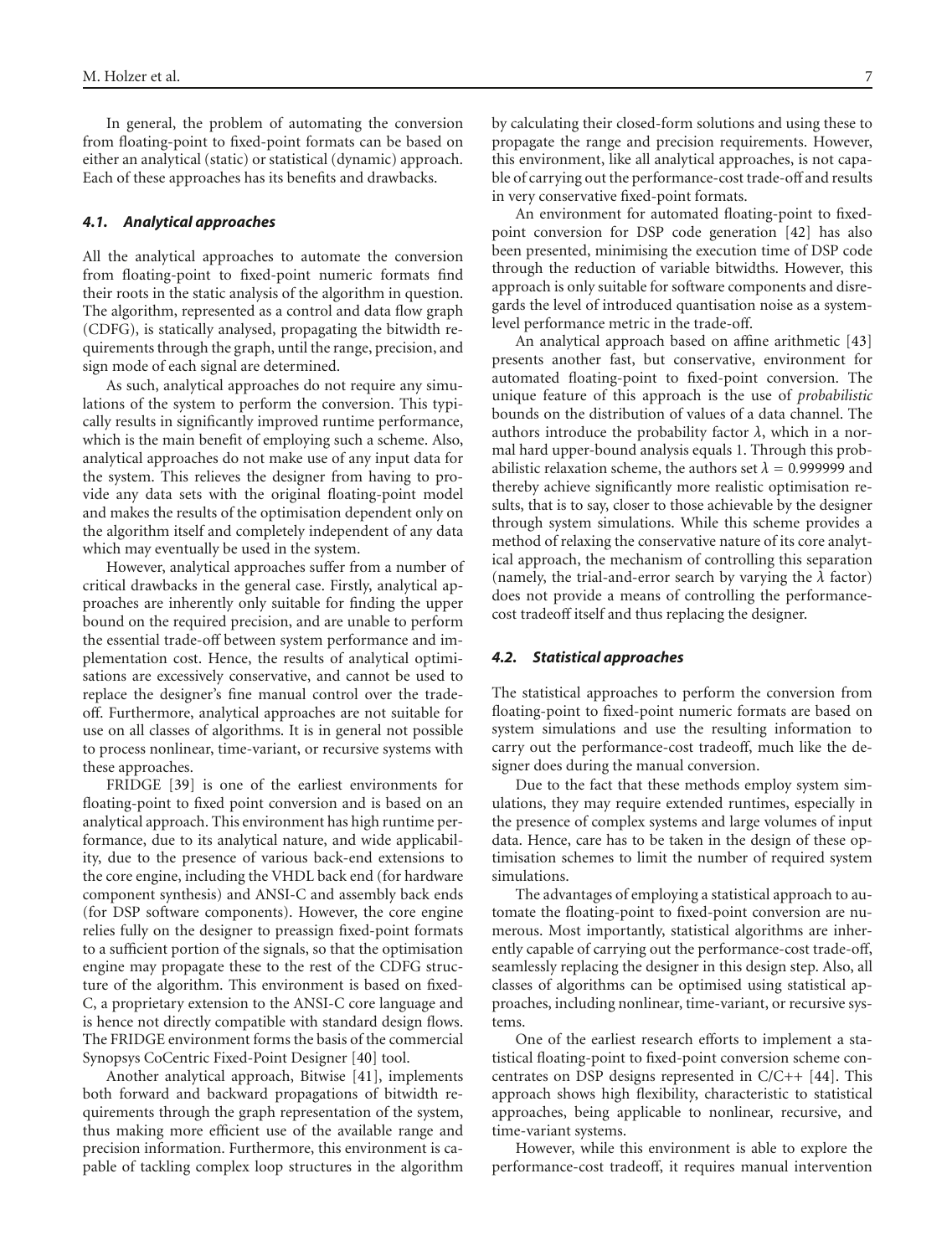by the designer to do so. The authors employ two optimisation algorithms to perform the trade-off: full search and a heuristic with linear complexity. The high complexity of the full search optimisation is reduced by grouping signals into clusters, and assigning the same fixed-point format to all the signals in one cluster. While this can reduce the search space significantly, it is an unrealistic assumption, especially for custom hardware implementations, where all signals in the system have very different optimal fixed-point formats.

QDDV [\[45\]](#page-16-4) is an environment for floating-point to fixed-point conversion, aimed specifically at video applications. The unique feature of this approach is the use of two performance metrics. In addition to the widely used *objective* metric, the SQNR, the authors also use a *subjective* metric, the mean opinion score (MOS) taken from ten observers.

While this environment does employ a statistical framework for measuring the cost and performance of a given fixed-point format, no automation is implemented and no optimisation algorithms are presented. Rather, the environment is available as a tool for the designer to perform manual "tuning" of the fixed-point formats to achieve acceptable subjective and objective performance of the video processing algorithm in question. Additionally, this environment is based on Valen-C, a custom extension to the ANSI-C language, thus making it incompatible with other EDA tools.

A further environment for floating-point to fixed-point conversion based on a statistical approach [\[46](#page-16-5)] is aimed at optimising models in the MathWorks Simulink [\[47](#page-16-6)] environment. This approach derives an optimisation framework for the performance-cost trade-off, but provides no optimisation algorithms to actually carry out the trade-off, thus leaving the conversion to be performed by the designer manually.

A fully automated environment for floating-point to fixed-point conversion called *fixify* [\[21](#page-15-13)] has been presented, based on a statistical approach. While this results in fine control over the performance-cost trade-off, *fixify* at the same time dispenses with the need for exhaustive search optimisations and thus drastically reduces the required runtimes. This environment fully replaces the designer in making the performance-cost trade-off by providing a palette of optimisation algorithms for different implementation scenarios.

For designs that are to be mapped to software running on a standard processor core, restricted-set full search is the best choice of optimisation technique, since it offers guaranteed optimal results and optimises the design directly to the set of fixed-point bitwidths that are native to the processor core in question. For custom hardware implementations, the best choice of optimisation option is the branch-and-bound algorithm [\[48\]](#page-16-7), offering guaranteed optimal results. However, for high-complexity designs with relatively long simulation times, the greedy search algorithm is an excellent alternative, offering significantly reduced optimisation runtimes, with little sacrifice in the quality of results.

[Figure 4](#page-7-0) shows the results of optimising a multiple-input multiple-output (MIMO) receiver design by all three optimisation algorithms in the *fixify* environment. The results are presented as a trade-off between the implementation cost *c* (on the vertical axis) and the SQNR, as defined in [\(10\)](#page-5-1)



<span id="page-7-0"></span>Figure 4: Optimization results for the MIMO receiver design.

(on the horizontal axis). It can immediately be noted from [Figure 4](#page-7-0) that all three optimisation methods generally require increased implementation cost with increasing SQNR requirements, as is intuitive. In other words, the optimisation algorithms are able to find fixed-point configurations with lower implementation costs when more degradation of numeric performance is allowed.

It can also be noted from [Figure 4](#page-7-0) that the optimisation results of the restricted-set full search algorithm consistently (i.e., over the entire examined range [5 dB, 100 dB]) require higher implementation costs for the same level of numeric performance then both the greedy and the branchand-bound optimisation algorithms. The reason for this effect is the restricted set of possible bitwiths that the full search algorithm can assign to each data channel. In this example, the restricted-set full search algorithm uses the word length set of {16, 32, 64}, corresponding to the available set of fixedpoint formats on the TIC6416 DSP which is used in the original implementation [\[49\]](#page-16-8). The full search algorithm can only move through the solution space in large quantum steps, thus not being able to fine tune the fixed-point format of each channel. On the other hand, greedy and branch-and-bound algorithms both have full freedom to assign any positive integer (strictly greater than zero) as the word length of the fixed-point format for each channel in the design, thus consistently being able to extract fixed-point configurations with lower implementation costs for the same SQNR levels.

Also, [Figure 4](#page-7-0) shows that, though the branch-and-bound algorithm consistently finds the fixed-point configuration with the lowest implementation cost for a given level of SQNR, the greedy algorithm performs only slightly worse. In 13 out of the 20 optimizations, the greedy algorithm returned the same fixed-point configuration as the branchand-bound algorithm. In the other seven cases, the subtree relaxation routine of the branch-and-bound algorithm discovered a superior fixed-point configuration. In these cases, the relative improvement of using the branch-and-bound algorithm ranged between 1*.*02% and 3*.*82%.

Furthermore, it can be noted that the fixed-point configuration found by the designer manually can be improved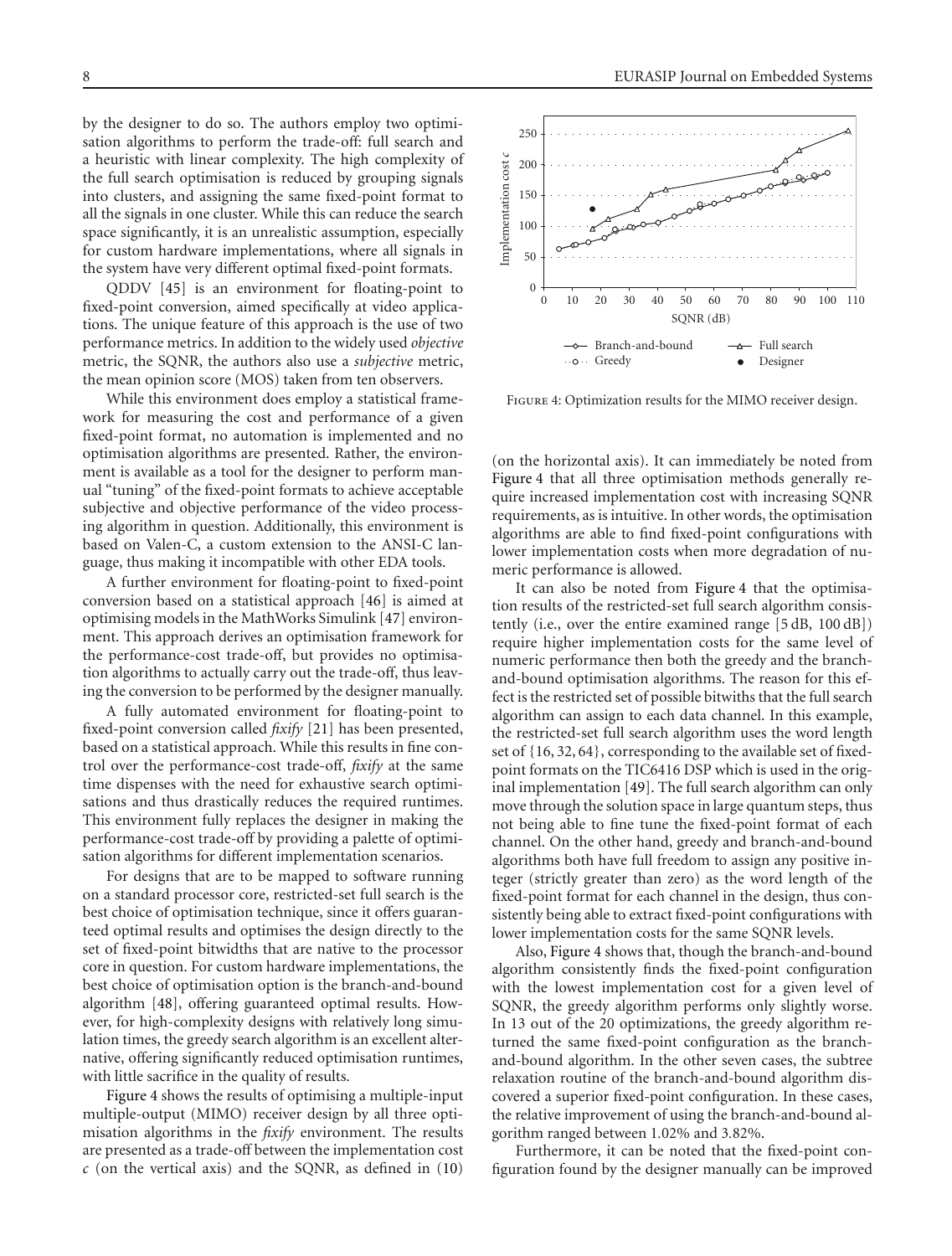for both the DSP implementation (i.e., with the restricted-set full search algorithms) and the custom hardware implementation (i.e., with the greedy and/or branch-and-bound algorithms). The designer optimized the design to the fixed-point configuration where all the word lenghts are set to 16 bits by manual trial and error, as is traditionally the case. After confirming that the design has satisfactory performance with all word lengths set to 32 bits, the designer assigned all the word lengths to 16 bits and found that this configuration also performs satisfactorily. However, it is possible to obtain lower implementation cost for the same SQNR level, as well as superior numeric performance (i.e., higher SQNR) for the same implementation cost, as can be seen in [Figure 4.](#page-7-0)

It is important to note that *fixify* is based entirely on the SystemC language, thus making it compatible with other EDA tools and easier to integrate into existing design flows. Also, the *fixify* environment requires no change to the original floating-point code in order to perform the optimisation.

#### <span id="page-8-0"></span>**5. HARDWARE/SOFTWARE PARTITIONING**

Hardware/software partitioning can in general be described as the mapping of the interconnected functional objects that constitute the behavioural model of the system onto a chosen architecture model. The task of partitioning has been thoroughly researched and enhanced during the last 15 years and produced a number of feasible solutions, which depend heavily on their prerequisites:

- (i) the underlying system description;
- (ii) the architecture and communication model;
- (iii) the granularity of the functional objects;
- (iv) the objective or cost function.

The manifold formulations entail numerous very different approaches to tackle this problem. The following subsection arranges the most fundamental terms and definitions that are common in this field and shall prepare the ground for a more detailed discussion of the sophisticated strategies in use.

#### *5.1. Common terms*

The functionality can be implemented with a set of interconnected system components, such as general-purpose CPUs, DSPs, ASICs, ASIPs, memories, and buses. The designer's task is in general twofold: selection of a set of system components or, in other words, the determination of the architecture, and the mapping of the system's functionality among these components. The term *partitioning*, originally describing only the latter, is usually adopted for a combination of both tasks, since these are closely interlocked. The level, on which partitioning is performed, varies from group to group, as well as the expressions to describe these levels. The term *system level* has always been referring to the highest level of abstraction. But in the early nineties the system level identified VHDL designs composed of several functional objects in the size of an FIR or LUT. Nowadays the term system level describes functional objects of the size of a Viterbi or a Huffman decoder. The complexity differs by one order of mag-



<span id="page-8-1"></span>Figure 5: Common implementation architecture.

nitude. In the following the granularity of the system partitioning is labelled decreasingly as follows: system level (e.g., Viterbi, UMTS Slot Synchronisation, Huffman, Quicksort, etc.), process level (FIR, LUT, Gold code generator, etc.), and operational level (MAC, ADD, NAND, etc.) The final implementation has to satisfy a set of design constraints, such as cost, silicon area, power consumption, and execution time. Measures for these values, obtained by high-level estimation, simulation, or static analysis, which characterize a given solution quantitatively are usually called *metrics*; see [Section 3.](#page-3-0) Depending on the specific problem formulation a selection of metrics composes an *objective function*, which captures the *overall* quality of a certain partitioning as described in detail in [Section 3.3.](#page-5-2)

## *5.2. Partitioning approaches*

Ernst et al. [\[50\]](#page-16-9) published an early work on the partitioning problem starting from an all-software solution within the COSYMA system. The underlying architecture model is composed of a programmable processor core, memory, and customised hardware [\(Figure 5\)](#page-8-1).

The general strategy of this approach is the *hardware extraction* of the computational intensive parts of the design, especially loops, on a fine-grained basic block level (CDFG), until all timing constraints are met. These computation intensive parts are identified by simulation and profiling. User interaction is demanded since the system description language is  $C^x$ , a superset of ANSI-C. Not all  $C^x$  constructs have valid counterparts in a hardware implementation, such as dynamic data structures, and pointers. Internally simulated annealing (SA) [\[51](#page-16-10)] is utilized to generate different partitioning solutions. In 1994 the authors introduced an optional programmable coprocessor in case the timing constraints could not be met by hardware extraction [\[52\]](#page-16-11). The scheduling of the basic blocks is identified to be *as soon as possible*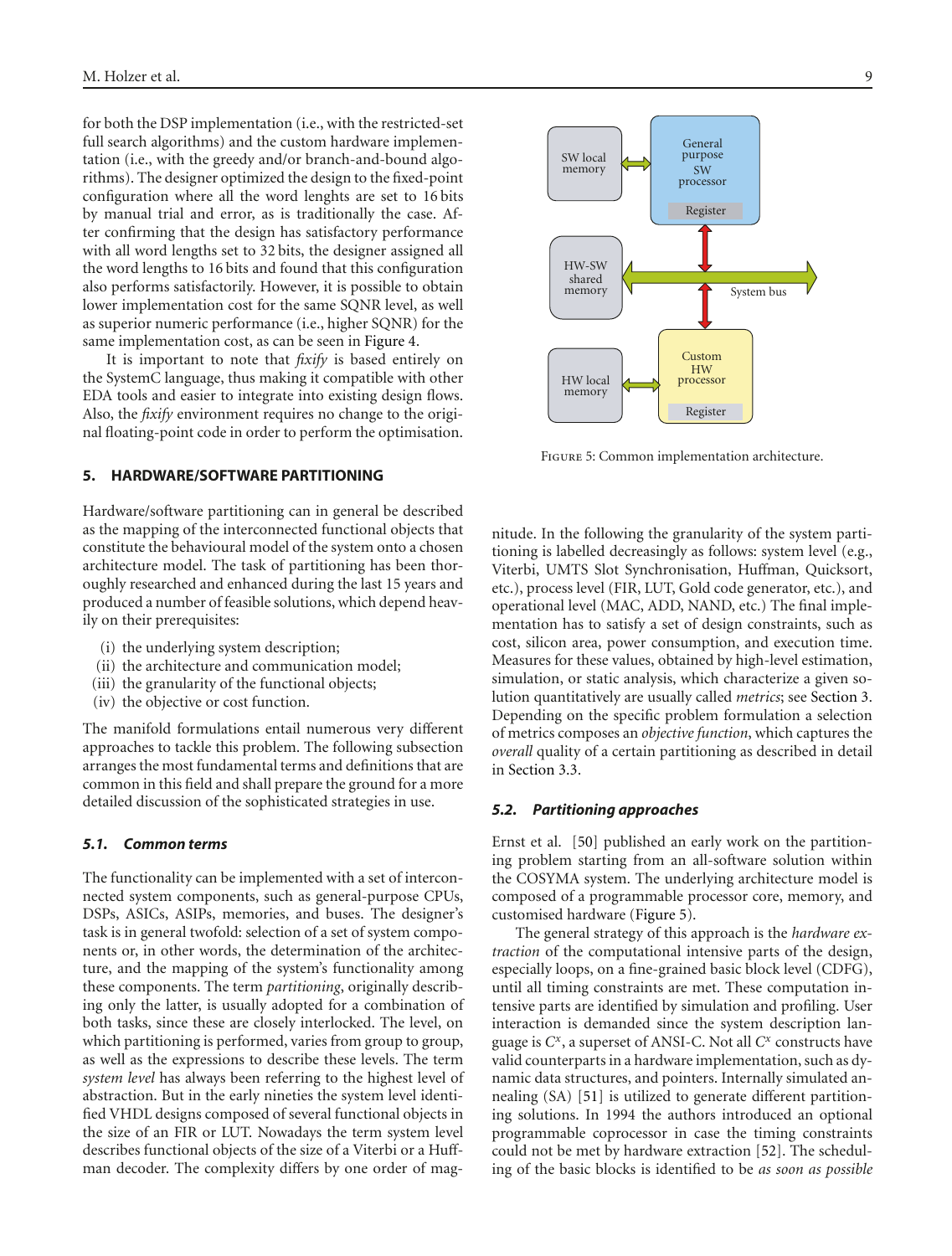*(ASAP)* driven, in other words, it is the simplest list scheduling technique also known as *earliest task first*. A further improvement of this approach is the usage of a dynamically adjustable granularity [\[53\]](#page-16-12) which allows for restructuring of the system's functionality on basic block level (see [Section 3.1\)](#page-3-2) into larger partitioning objects.

In 1994, the authors Kalavade and Lee [\[54\]](#page-16-13) published a fast algorithm for the partitioning problem. They addressed the coarse-grained mapping of processes onto an identical architecture [\(Figure 5\)](#page-8-1) starting from a directed acyclic graph (DAG). The objective function incorporates several constraints on available silicon area (hardware capacity), memory (software capacity), and latency as a timing constraint. The global criticality/local phase (GCLP) algorithm is a greedy approach, which visits every process node once and is directed by a dynamic decision technique considering several cost functions.

The partitioning engine is part of the signal processing work suite Ptolemy [\[55\]](#page-16-14) firstly distributed in the same year. This algorithm is compared to simulated annealing and a classical Kernighan-Lin implementation [\[56\]](#page-16-15). Its tremendous speed with reasonably good results is mentionable but in fact only a single partitioning solution is calculated in a vast search space of often a billion solutions. This work has been improved by the introduction of an embedded implementation bin selection (IBS) [\[57\]](#page-16-16).

In the paper of Eles et al. [\[58](#page-16-17)] a tabu search algorithm is presented and compared to simulated annealing and Kernighan-Lin (KL). The target architecture does not differ from the previous ones. The objective function concentrates more on a trade-off between the communication overhead between processes mapped to different resources and reduction of execution time gained by parallelism. The most important contribution is the preanalysis before the actual partitioning starts. For the first time static code analysis techniques are combined with profiling and simulation to identify the computation intensive parts of the functional code. The static analysis is performed on operation level within the basic blocks. A suitability metric is derived from the occurrence of distinct operation types and their distribution within a process, which is later on used to guide the mapping to a specific implementation technology.

The paper of Vahid and Le [\[59](#page-16-18)] opened a different perspective in this research area. With respect to the architecture model a continuity can be stated as it does not deviate from the discussed models. The innovation in this work is the decomposition of the system into an access graph (AG), or call graph. From a software engineering point of view a system's functionality is often described with hierarchical structures, in which every edge corresponds to a function call. This representation is completely different from the block-based diagrams that reflect the data flow through the system in all digital signal processing work suites [\[47](#page-16-6), [55\]](#page-16-14). The leaves of an access graph correspond to the simplest functions that do not contain further function calls [\(Figure 6\)](#page-9-0).

The authors extend the Kernighan-Lin heuristic to be applicable to this problem instance and put much effort in the exploitation of the access graph structure to greatly reduce



Figure 6: Code segment and corresponding access graph.

<span id="page-9-0"></span>the runtime of the algorithm. Indeed their approach yields good results on the examined real and random designs in comparison with other algorithms, like SA, greedy search, hierarchical clustering, and so forth. Nevertheless, the assignment of function nodes to the programmable component lacks a proper scheduling technique, and the decomposition of a usually block-based signal processing system into an access graph representation is in most cases very time consuming.

# *5.3. Combined partitioning and scheduling approaches*

In the later nineties research groups started to put more effort into combined partitioning and scheduling techniques. The first approach of Chatha and Vemuri [\[60](#page-16-19)] can be seen as a further development of Kalavade's work. The architecture consists of a programmable processor and a custom hardware unit, for example, an FPGA. The communication model consists of a RAM for hardware-software communication connected by a system bus, and both processors accommodate local memory units for internal communication. Partitioning is performed in an iterative manner on system level with the objective of the minimization of execution time while maintaining the area constraint.

The partitioning algorithm mirrors exactly the control structure of a classical Kernighan-Lin implementation adapted to more than two implementation techniques. Every time a node is tentatively moved to another kind of implementation, the scheduler estimates the change in the overall execution time instead of rescheduling the task subgraph. By this means a low runtime is preserved by paying reliability of their objective function. This work has been further extended for combined retiming, scheduling, and partitioning of transformative applications, that is, JPEG or MPEG decoder [\[61\]](#page-16-20).

A very mature combined partitioning and scheduling approach for DAGs has been published by Wiangtong et al. [\[62](#page-16-21)]. The target architecture, which establishes the fundament of their work, adheres to the concept given in [Figure 5.](#page-8-1)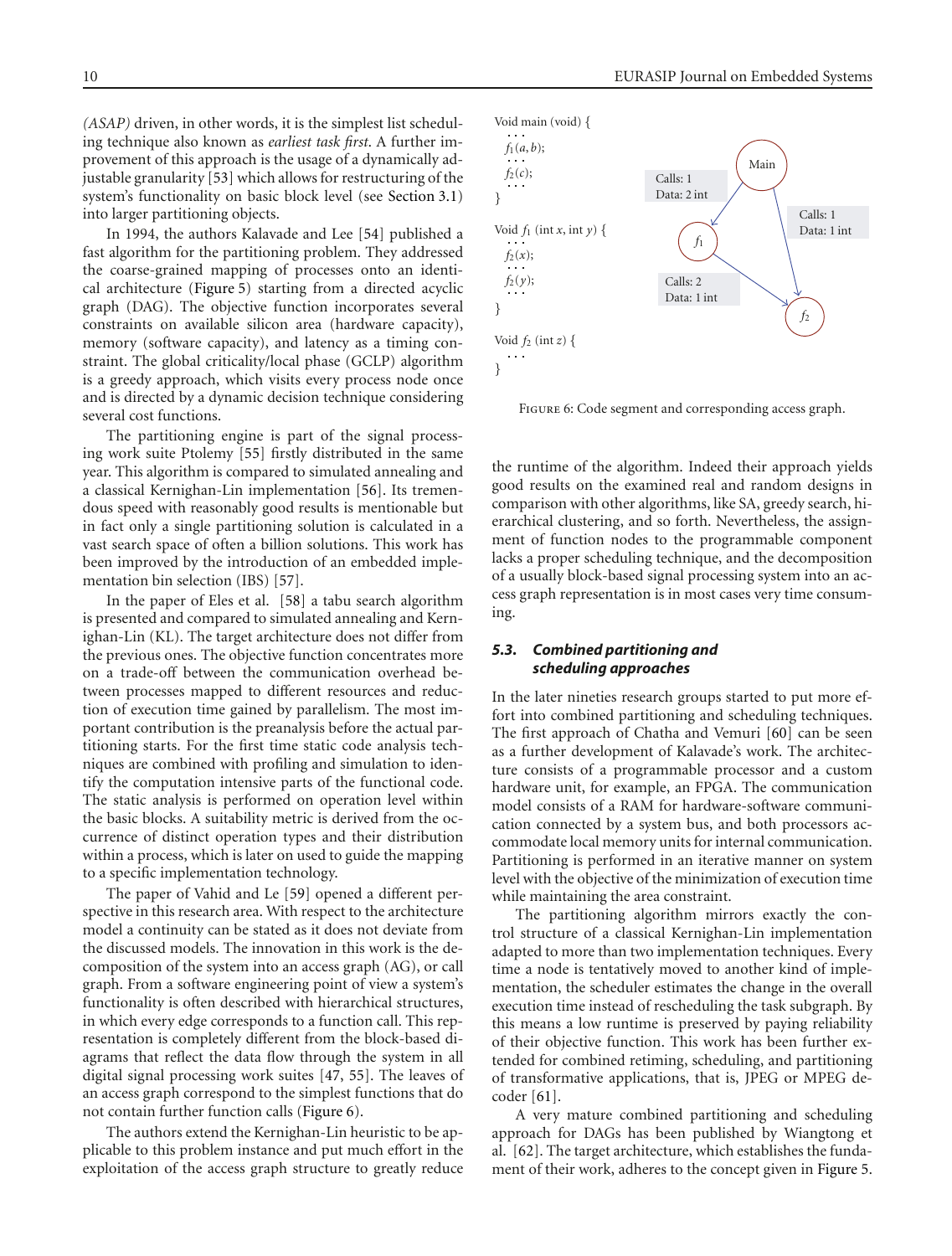

<span id="page-10-0"></span>Figure 7: Rank-ordered DAG and its resulting schedule.

The work compares three heuristic methods to traverse the search space of the partitioning problem: simulated annealing, genetic algorithm, and tabu search. Additionally the most promising technique of this evaluation, tabu search, is further improved by a so-called *penalty reward* mechanism. This mechanism modifies the long-term memory, in which the information about most/least frequently visited neighbourhood solutions is stored. This solution yields the best results in terms of least processing time, shortest runtime of the algorithm, while meeting all the hardware area constraints.

The applied technique that is utilised to schedule a visited partitioning solution avoids any resource conflicts and is very fast. Not surprisingly the technique is essentially a list scheduling technique. The process nodes are grouped together a priori in a so-called precedence list, which is a rank-ordered sequence, where one sequence element, or one precedence level, contains all nodes with the same rank. As the nodes' ranks remain always the same in the DAG, independent from the current partitioning, only the ordering of the processes within *one* precedence level has to be calculated for every new partitioning solution. An example of this approach can be seen in [Figure 7.](#page-10-0) The nodes of the DAG are ordered according to its rank and their different color identifies a certain mapping to either software or hardware. The scheduling of these processes is shown on the right side of [Figure 7.](#page-10-0) Most notably this approach returns an exact system execution time to the partitioning engine in opposition to the estimation-based techniques described before. The scheduling is reasonably fast and collisions are avoided completely. However, the list scheduling fails to recognize situations in which one software process would enable many hardware

processes running in parallel, whereas the instead preferred software process with the same rank does not have a single hardware successor, as the decision is based on the larger bus utilization.

The inspiration for the architecture model in the papers of Knerr et al. [\[18,](#page-15-10) [63\]](#page-16-22) and the paper [\[62](#page-16-21)] originates from an industry-designed UMTS baseband receiver chip. Its abstraction (see Figure  $8(a)$ ) has been developed to provide a maximum degree of generality while being along the lines of the industry-designed SoCs in use. It consists of several (here two) DSPs handling the control-oriented functions, for instance, an ARM for the signalling part and a StarCore for the multimedia part, several hardware accelerating units (ASICs), for the data oriented and computation intensive signal processing, one system bus to a shared RAM for mixed resource communication, and optionally direct I/O to peripheral subsystems. In [Figure 8\(b\)](#page-11-1) the simple modification towards the platform concept with one hardware processing unit (e.g., FPGA) has been established (cf. [Figure 5\)](#page-8-1).

[Table 1](#page-11-2) lists the access times for reading and writing bits via the different resources of the platform in [Figure 8\(b\).](#page-11-1)

The graph representation of the system, which should be mapped onto this platform, is generally given in the form of a task graph. It is usually assumed to be a DAG describing the dependencies between the components of the system. The authors base their work on a graph representation for multirate systems, also known as synchronous data flow graphs [\[64\]](#page-16-23). This representation accomplished the backbone of renowned signal processing work suites, for example, Ptolemy [\[55\]](#page-16-14) or SPW [\[65\]](#page-16-24). In [Figure 9,](#page-11-3) a simple example of an SDF graph  $G = (V, E)$  is depicted on the left,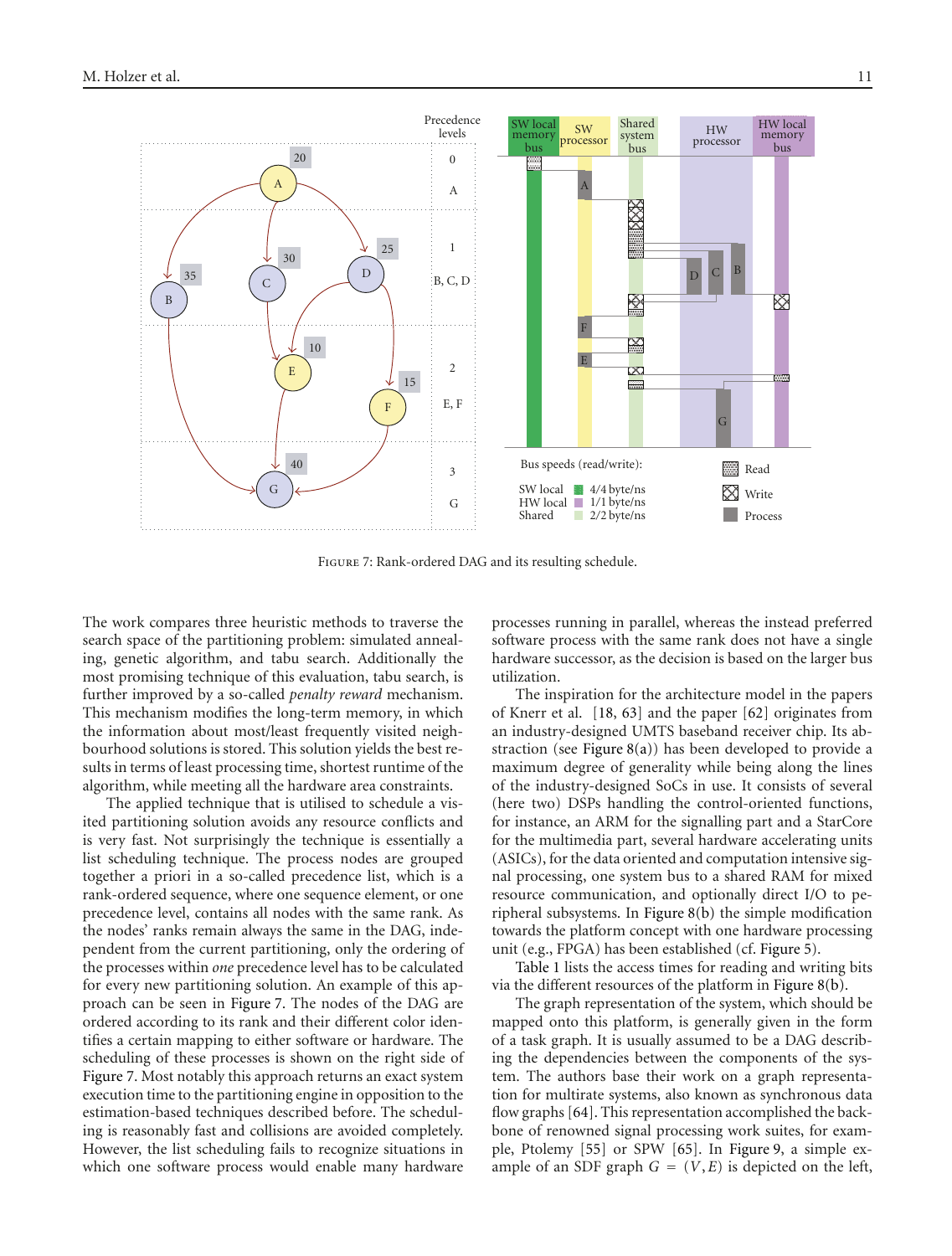<span id="page-11-1"></span><span id="page-11-0"></span>DSP DSP (ARM) (StarCore) DSP DMA a sa s DMA Local SW Local SW Local SW memory memory memory Shared system memory (RAM) Shared System bus system System bus memory (RAM) ASIC ASIC **ASIC** Direct I/O  $\begin{array}{|c|c|c|c|c|c|c|c|} \hline \end{array}$  ASIC  $\begin{array}{|c|c|c|c|c|c|c|c|} \hline \end{array}$  ASIC  $\begin{array}{|c|c|c|c|c|c|c|c|} \hline \end{array}$ FPGA Direct I/O ĴÇ Local HW memory

(a) Platform abstraction from realistic UMTS chip

(b) Modification to meet common FPGA and DSP approaches

Figure 8: Origin and modification of a general SoC platform abstraction.

<span id="page-11-2"></span>Table 1: Maximum delays for read/write accesses to the communication resources.

| Communication         | Read (bits/cycle) | Write (bits/cycle) |
|-----------------------|-------------------|--------------------|
| Local software memory | 128               | 256                |
| Local hardware memory | 64                | 128                |
| Shared system bus     | 256               | 512                |
| Direct I/O            | 1024              | 1024               |

showing four vertices  $V = \{v_1, \ldots, v_4\}$  connected by four edges  $E = \{e_1, \ldots, e_4\}$ . The numbers on the tail of each edge represent the number of bits produced per invocation. The numbers on the head of each edge indicate the number of bits consumed per invocation. On the right the decomposition of the SDF graph has been performed. In the single activation graph (SAG) the input/output rate dependencies have been solved and every *process invocation* is transformed into one vertex. The vertices  $v_1$  and  $v_2$  are doubled according to their distinct invocations that result from the data rate analysis. The solid edges indicate precedence as well as data transfers from one vertex to another, whereas the dashed edges just indicate precedence. The data rates at the edges, that is, interprocess communication, have been omitted for brevity in this figure.

Note that all of the known approaches discuss task graph sets, which are *homogeneous* SDF graphs. This assumption leads to the very convenient situation of *single* invocations of every task. In this work, general SDF graphs with different input and output rates (see edge  $e_2$  in [Figure 9\)](#page-11-3) are considered. A mapping of a task in the SDF graph from hardware to software causes a more complex situation since certainly *all* invocations of this task have to be moved to the DSP.

It has to be stated that the hardware/software partitioning process itself relies heavily on the metrics and measurements generated with methods in [Section 3.](#page-3-0) Only in combination



<span id="page-11-3"></span>Figure 9: Simple SDFG (left) and the decomposition into its SAG (right).

with a high fidelity of values like execution time, power consumption, and chip area, the partitioning algorithm is capable to return useful decisions very early in the design process.

In 2004 the first work of this group has been published solely regarding the high-level metrics generation and the partitioning problem [\[19\]](#page-15-11). The objective function for the hardware/software partitioning included estimations of execution time for software and hardware implementation and gate counts for the hardware implementation. The core algorithm to examine the search space was an adaptation of the Kernighan-Lin min-cut heuristic [\[56](#page-16-15)] for process graphs. Mainly because of the advancements of the underlying architecture abstraction and the more and more realistic communication model, scheduling issues came to the fore. The generalization to SDF graph systems with multiple invocation of a single process has been shown [\[63](#page-16-22)]. This work focused on a fast rescheduling method, which returns exact execution times for every single partitioning solution, which a partitioning algorithm evaluates during its run. The performance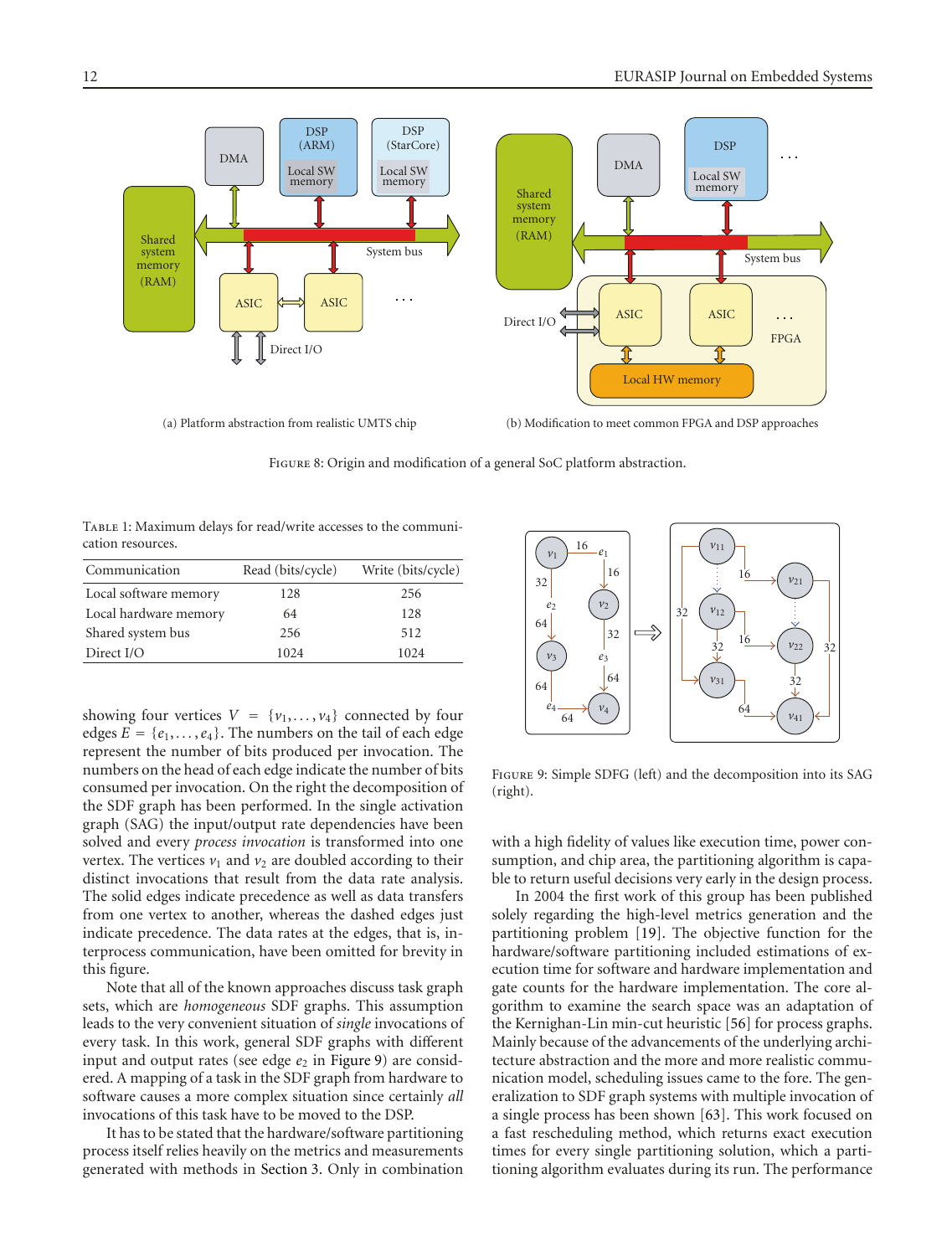

<span id="page-12-2"></span>Figure 10: Decrease of design time by virtual prototyping and automatic generation of virtual prototypes.

of the so-called *local exploitation of parallelism (LEP)* algorithm has shown to be better than the aforementioned popular list scheduling techniques, like Hu-level scheduling [\[66\]](#page-16-25) and earliest task first [\[67](#page-16-26)]. Most importantly LEP has been developed to preserve linear complexity, since it is aimed to be applied within partitioning algorithms that move incrementally through the search space (direct neighbourhood searches). This rescheduling method has been enhanced towards multicore architectures with many ASICs and *several* DSPs [\[63](#page-16-22)].

# <span id="page-12-0"></span>**6. VIRTUAL PROTOTYPING**

One of the main difficulties in the design of an embedded system, which consists of software and hardware parts, is that usually the design and testing of the strong related software parts have to wait until the hardware has been manufactured. Whereas hardware development, and especially its testing, is rather independent from the software development. Thus the design of an embedded system is a sequential process [\(Figure 10\)](#page-12-2).

The application of a so-called virtual prototype (VP), which is a software model of the hardware, allows for earlier start of the software development process and provides a platform for hardware architecture evaluation. In this technique, software reflects the behavior of the hardware and implements the software interface to the software, as it will be realized later in hardware. Such a VP can be implemented faster than the hardware itself, because all the hardware implementation details specific to the chosen technology can be neglected and high-level description languages can be used instead of hardware description languages (HDLs).

Generally, a complex SoC reflects a platform-based design (PBD), typically one or more DSPs surrounded by multiple hardware accelerators (HA). Those HAs are called VP components if they are used inside a VP simulation. The hardware/software partitioning process transforms a systemlevel specification into a heterogeneous architecture composed of hardware and software modules. This partitioning can be performed by a tool supported way [\(Section 5\)](#page-8-0) or manually based on the experience of the designer.

Additionally different abstraction levels of a VP support a refinement process, which is especially needed for systems with high complexity being too large to support a consistent refinement in one major step. Several properties of abstraction layers are proposed for a VP, as they can be time related (e.g., untimed, timed functional, bus cycle accurate, and cycle true), data related (e.g., floating-point and fixedpoint representation), and communication related (e.g., synchronous data flow, transaction level modeling (TLM) [\[68](#page-16-27)], and open core protocol international partnership OCP [\[69](#page-16-28)]). In [Figure 11](#page-13-0) three different abstraction levels for a VP are shown: one VP (Figure  $11(a)$ ) for a first architecture evaluation, which is characterized by its properties (e.g., data rates, execution time, and power consumption); another one [\(Figure 11\(b\)\)](#page-13-2) for software development, which achieves fast simulation performance by using a synchronous data flow description; and a third one (Figure  $11(c)$ ) for the cycle true cosimulation on register transfer level (RTL). The following sections explain those VP models in more detail.

#### <span id="page-12-1"></span>*6.1. Virtual prototype for architecture exploration*

A first evaluation of the system performance is achieved by a high-level characterisation of a VP component regarding only its features like, for example, input/output data rates, worst-case execution time (WCET), best-case execution time (BCET), and power consumption. Those properties can be combined to a cost function as shown in [Section 3.3.](#page-5-2) Such a model provides a base for investigating communication bottle necks on the bus system, power consumption of the system, and the meeting of real-time constraints.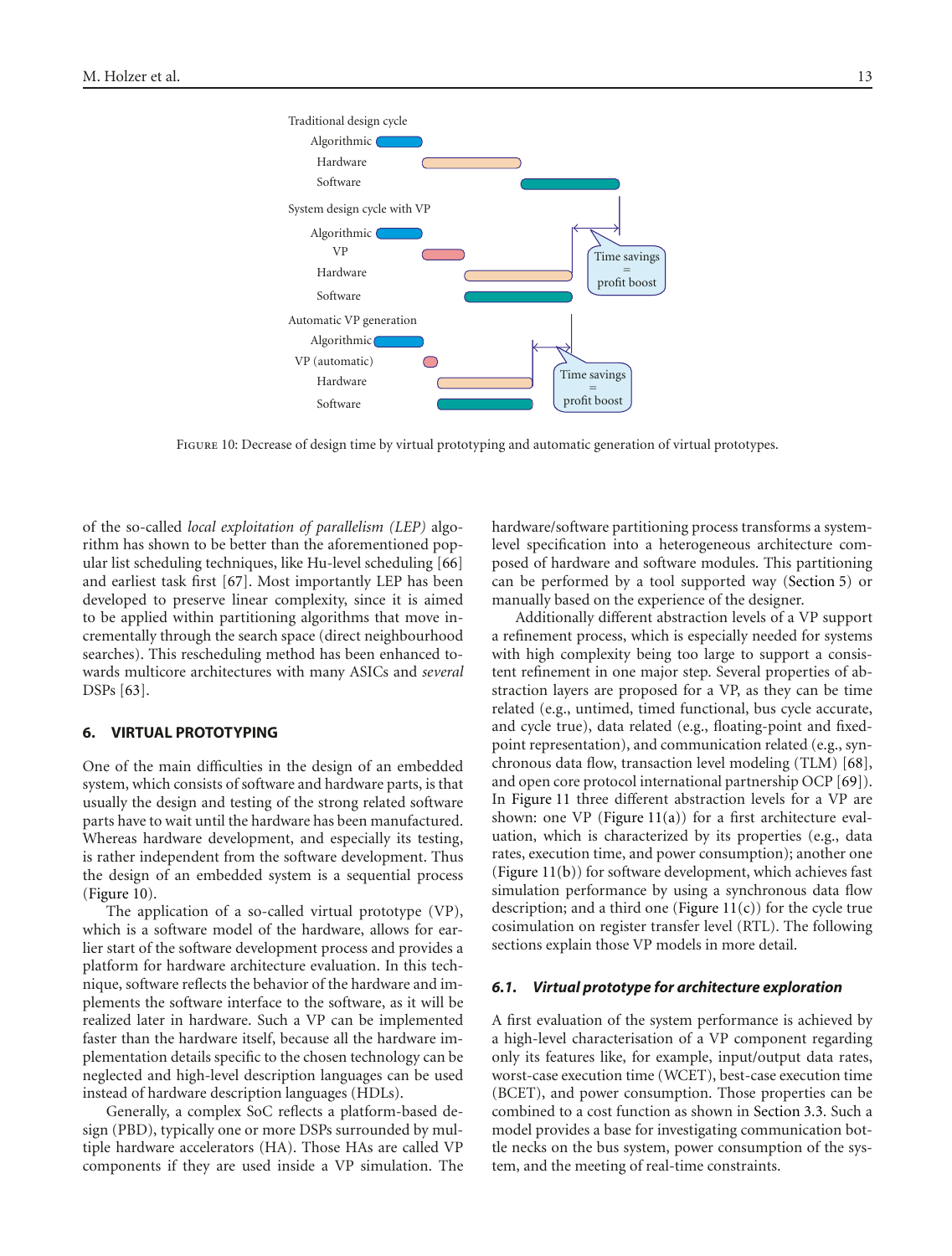<span id="page-13-2"></span><span id="page-13-1"></span>

<span id="page-13-3"></span><span id="page-13-0"></span>Figure 11: Different abstraction levels of a VP component.

#### *6.2. Virtual prototyping for software development*

In order to have high simulation speed together with a certain accuracy of the model, a VP component can have a cycle true interface to the bus system, whereas the implementation of the VP component is a high-level description (e.g., synchronous data flow description in COSSAP). An automatic generation method for a VP tailored for platform-based designs allows for a further decrease of development time [\[17,](#page-15-9) Figure 10]. Within such a method the algorithmic description is reused for the VP component [\(Figure 12\)](#page-14-8).

Usually at algorithmic level the design information is free of communication details. Thus, in order to achieve communication of the VP components via the chosen platform, an object-oriented environment in C++ provides the functionality of functional blocks, ports, FIFOs, and scheduling. While this implementation implies a certain hardware platform, much emphasis is put on the fact that this platform is very general, a DSP with a common bus structure for its hardware accelerator units. The automatizm is implemented for COSSAP designs based on GenericC descriptions only. However, the methodology is left open for supporting other descriptions, like SystemC.

The implementation of such a VP representation needs a simulation environment that allows for simulation of parallel processes. This is provided by a simulation interface, which is proposed by the virtual socket interface association (VSIA) [\[70](#page-16-29)]. In this approach a static scheduling is used, achieving faster simulation compared to the event-based simulation of SystemC and VHDL. Even compared to a plain C++ implementation, the VSIA implementation introduces negligible overhead.

The evaluation of a hardware-software system in realtime constraints additionally needs for an accurate description environment of software and hardware. Software and hardware need to be annotated with execution time estimations. Especially the software parts need to take into account the effects of interrupts, which can be modelled with TIPSY (TImed Parallel SYstem Modeling) C++ [\[71\]](#page-16-30).

#### *6.3. Virtual prototype for hardware development*

As a last step, the internal behavior of the hardware accelerators has to be transformed to a cycle true model. This step is usually called high-level synthesis, investigated by many research projects [\[72](#page-16-31)], and also adopted to commercially available tools like CatapultC [\[73\]](#page-16-32). In that sense VP also supports a refinement-step-based design, which allows a much more consistent forgoing than switching between description languages.

A semiautomatic synthesis is achieved by the MASIC (MATH to ASIC) environment allowing for describing the control part of a system with the global control, configuration, and timing language (GLOCCT). Within this language the FIFOs have to be defined and connected manually. Functions, which are described in C, are used for a bit true and cycle true implementation. Afterwards the RTL code is generated automatically. A speedup in the order of 5 to 8 times compared to manually creation is achieved [\[13\]](#page-15-5).

The paper of Valderrama [\[74](#page-17-0)] describes communication structures that are provided in a library. Such communication libraries implement simple handshake mechanisms up to layered networks. Nevertheless, a focus is needed on the hardware/software cosimulation process in order to increase efficiency and quality of the design process.

# **7. CONCLUSIONS**

This paper presents an overview of modern techniques and methodologies for increasing the efficiency of the design process of embedded systems, especially in the wireless communications domain. The key factor influencing efficiency is the organization and structure of the overall design process. In an effort to increase efficiency, modern design methodologies tend towards unified descriptions of the system, with flexible and generalized tool integration schemes. Such environments can save most of the design effort invested in rewriting system descriptions, thus resulting in a streamlined design process. However, the most substantial increase in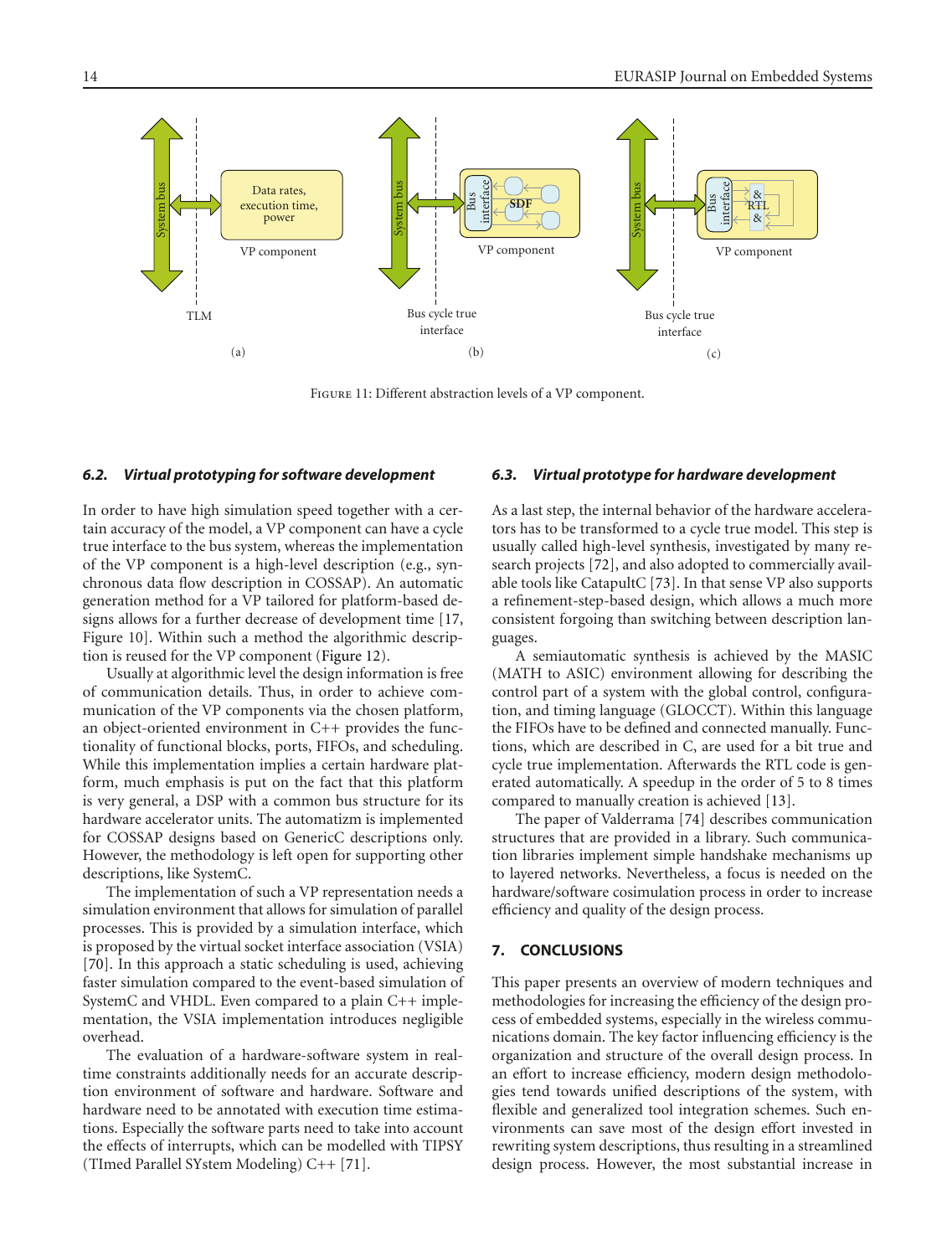

<span id="page-14-8"></span>Figure 12: Reuse of algorithmic description for virtual prototype generation.

efficiency comes from the automation of all individual steps in the design process through dedicated tools which are integrated into the design methodologies.

Firstly, design decisions at all levels of the design process are based on characteristics of the system, also called metrics. Hence, reliable, fast, and accurate analysis of the system is of paramount importance. The required metrics are efficiently obtained through static code analysis techniques, which offer increased speed by avoiding lengthy simulations, as well as the capability to estimate a wide range of required system properties.

Floating-point to fixed-point conversion is a critical step in the design process whose automation offers significant savings in design effort. Automation through dynamic (datadriven) techniques is most promising, allowing for complete replacement of the designer's manual effort, while achieving the same quality of conversion results. Modern automation techniques offer optimization algorithms specifically suited for the conversion towards a particular implementation option, such as DSP code or custom hardware.

Hardware/software partitioning is another key step in the design process, for which a variety of automated techniques exists. The practical use and applicability of these implementations to industrial projects hinges heavily on the strength of the underlying algorithms, the degree to which the environment is tailored to the application domain, as well as the integration of the environment into an overall design methodology covering the entire design process.

Finally, virtual prototyping is a promising design technique for speeding up the design process, by allowing parallel development of both hardware and software components in the system. Modern design techniques for automated generation of virtual prototypes also exist, thus boosting the design productivity substantially.

# **ACKNOWLEDGMENT**

This work has been funded by the Christian Doppler Laboratory for Design Methodology of Signal Processing Algorithms.

# <span id="page-14-1"></span><span id="page-14-0"></span>**REFERENCES**

- [1] Y. Neuvo, "Cellular phones as embedded systems," in *Proceedings of IEEE International Solid-State Circuits Conference (ISSCC '04)*, vol. 1, pp. 32–37, San Francisco, Calif, USA, February 2004.
- <span id="page-14-2"></span>[2] J. Hausner and R. Denk, "Implementation of signal processing algorithms for 3G and beyond," *IEEE Microwave and Wireless Components Letters*, vol. 13, no. 8, pp. 302–304, 2003.
- <span id="page-14-3"></span>[3] R. Subramanian, "Shannon vs. Moore: driving the evolution of signal processing platforms in wireless communications," in *Proceedings of IEEE Workshop on Signal Processing Systems (SIPS '02)*, p. 2, San Diego, Calif, USA, October 2002.
- <span id="page-14-4"></span>[4] G. Moore, "Cramming more components onto integrated circuits," *Electronics Magazine*, vol. 38, no. 8, pp. 114–117, 1965.
- <span id="page-14-5"></span>[5] International SEMATECH, "International Technology Roadmap for Semiconductors," 1999, [http://www.sematech.org.](http://www.sematech.org)
- <span id="page-14-6"></span>[6] M. Rupp, A. Burg, and E. Beck, "Rapid prototyping for wireless designs: the five-ones approach," *Signal Processing*, vol. 83, no. 7, pp. 1427–1444, 2003.
- <span id="page-14-7"></span>[7] R. L. Moigne, O. Pasquier, and J.-P. Calvez, "A graphical tool for system-level modeling and simulation with systemC," in *Proceedings of the Forum on Specification & Design Languages (FDL '03)*, Frankfurt, Germany, September 2003.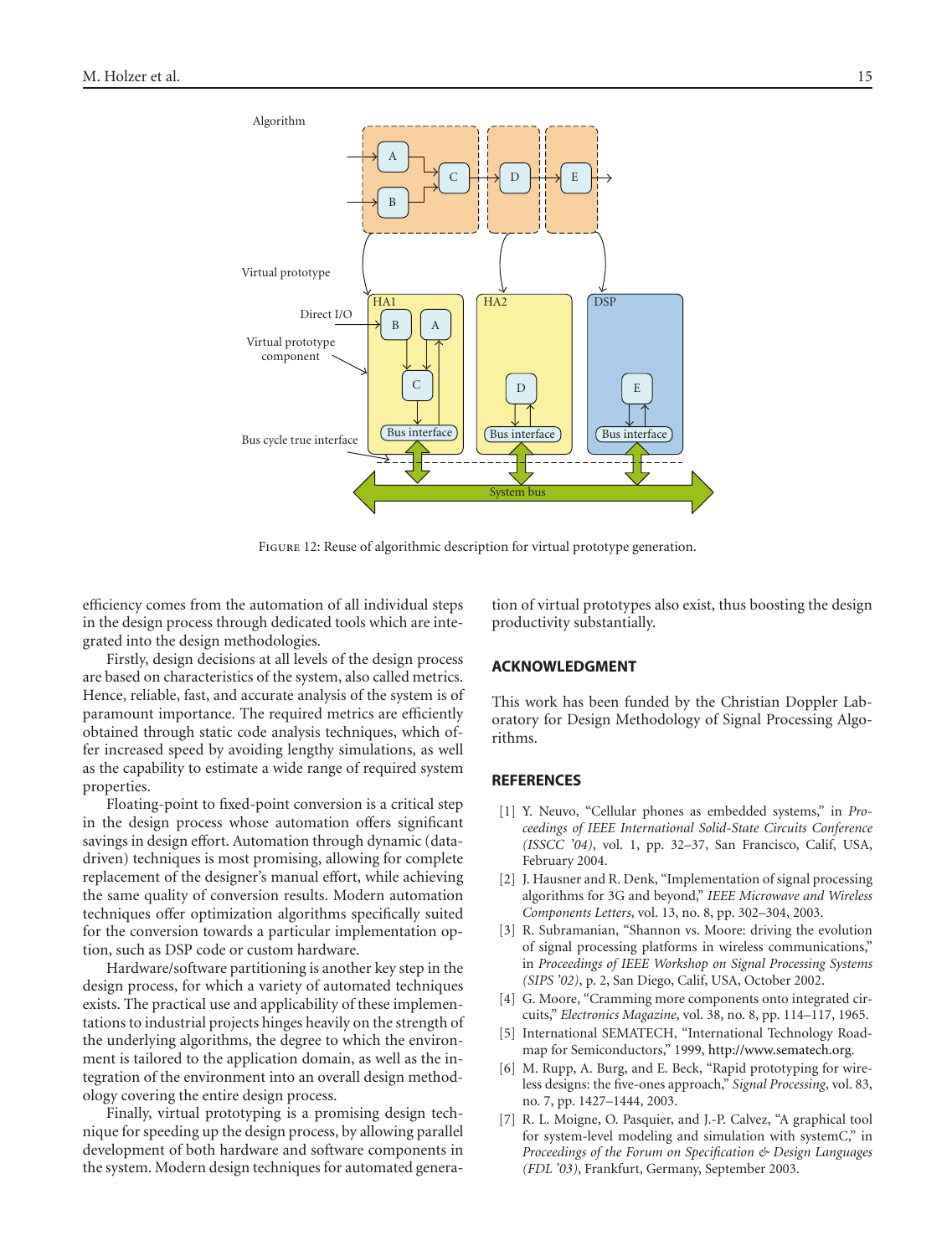- <span id="page-15-0"></span>[8] G. Karsai, J. Sztipanovits, A. Ledeczi, and T. Bapty, "Modelintegrated development of embedded software," *Proceedings of the IEEE*, vol. 91, no. 1, pp. 145–164, 2003.
- <span id="page-15-1"></span>[9] G. Karsai, "Design tool integration: an exercise in semantic interoperability," in *Proceedings of the 7th IEEE International Conference and Workshop on the Engineering of Computer Based Systems (ECBS '00)*, pp. 272–278, Edinburgh, UK, April 2000.
- <span id="page-15-2"></span>[10] Synopsys Inc., "Galaxy Design Platform," [http://www.syno](http://www.synopsys.com/products/solutions/galaxy_platform.html)[psys.com/products/solutions/galaxy](http://www.synopsys.com/products/solutions/galaxy_platform.html) platform.html.
- <span id="page-15-3"></span>[11] SPIRIT Consortium, [http://www.spiritconsortium.com.](http://www.spiritconsortium.com)
- <span id="page-15-4"></span>[12] SPIRIT SchemaWorking Group Membership, "SPIRIT-User Guide v1.1," Tech. Rep., SPIRIT Consortium, San Diego, Calif, USA, June 2005.
- <span id="page-15-5"></span>[13] H. Posadas, F. Herrera, V. Fernández, P. Sánchez, E. Villar, and F. Blasco, "Single source design environment for embedded systems based on SystemC," *Design Automation for Embedded Systems*, vol. 9, no. 4, pp. 293–312, 2004.
- <span id="page-15-6"></span>[14] M. Raulet, F. Urban, J.-F. Nezan, C. Moy, O. Deforges, and Y. Sorel, "Rapid prototyping for heterogeneous multicomponent systems: an MPEG-4 stream over a UMTS communication link," *EURASIP Journal on Applied Signal Processing*, vol. 2006, Article ID 64369, 1–13, 2006, special issue on design methods for DSP systems.
- <span id="page-15-7"></span>[15] P. Belanović, B. Knerr, M. Holzer, G. Sauzon, and M. Rupp, "A consistent design methodology for wireless embedded systems," *EURASIP Journal on Applied Signal Processing*, vol. 2005, no. 16, pp. 2598–2612, 2005, special issue on DSP enabled radio.
- <span id="page-15-8"></span>[16] MySQL Database Products, [http://www.mysql.com/products/](http://www.mysql.com/products/database) [database.](http://www.mysql.com/products/database)
- <span id="page-15-9"></span>[17] B. Knerr, P. Belanović, M. Holzer, G. Sauzon, and M. Rupp, "Design flow improvements for embedded wireless receivers," in *Proceedings of the 12th European Signal Processing Conference (EUSIPCO '04)*, pp. 2015–2018, Vienna, Austria, September 2004.
- <span id="page-15-10"></span>[18] P. Belanović, B. Knerr, M. Holzer, and M. Rupp, "A fully automated environment for verification of virtual prototypes," *EURASIP Journal on Applied Signal Processing*, vol. 2006, Article ID 32408, 2006, special issue on design methods for DSP systems.
- <span id="page-15-11"></span>[19] B. Knerr, M. Holzer, and M. Rupp, "HW/SW partitioning using high level metrics," in *Proceedings of International Conference on Computer, Communication and Control Technologies (CCCT '04)*, vol. 8, pp. 33–38, Austin, Tex, USA, August 2004.
- <span id="page-15-12"></span>[20] M. Holzer and M. Rupp, "Static code analysis of functional descriptions in systemC," in *Proceedings of the 3rd IEEE International Workshop on Electronic Design, Test and Applications (DELTA '06)*, pp. 243–248, Kuala Lumpur, Malaysia, January 2006.
- <span id="page-15-13"></span>[21] P. Belanović and M. Rupp, "Automated floating-point to fixedpoint conversion with the fixify environment," in *Proceedings of the 16th International Workshop on Rapid System Prototyping (RSP '05)*, pp. 172–178, Montreal, Canada, June 2005.
- <span id="page-15-14"></span>[22] M. Sheppered and D. Ince, *Derivation and Validation of Software Metrics*, Oxford University Press, New York, NY, USA, 1993.
- <span id="page-15-15"></span>[23] B. W. Boehm, *Software Engineering Economics*, Prentice-Hall, Englewood Cliffs, NJ, USA, 1981.
- <span id="page-15-16"></span>[24] Y. L. Moullec, P. Koch, J.-P. Diguet, and J.-L. Philippe, "Design trotter: building and selecting architectures for embedded multimedia applications," in *Proceedings of IEEE International*

*Symposium on Consumer Electronics (ISCE '03)*, Sydney, Australia, December 2003.

- <span id="page-15-17"></span>[25] T. McCabe, "A complexity measure," *IEEE Transaction of Software Engineering*, vol. 2, no. 4, pp. 308–320, 1976.
- <span id="page-15-18"></span>[26] J. Poole, "A method to determine a basis set of paths to perform program testing," Report 5737, U.S. Department of Commerce/National Institute of Standards and Technology, Gaithersburg, Md, USA, November 1995.
- <span id="page-15-19"></span>[27] D. Gajski, N. Dutt, A. Wu, and S. Lin, *High-Level Synthesis: Introduction to Chip and System Design*, Kluwer Academic, Norwell, Mass, USA, 1992.
- <span id="page-15-20"></span>[28] J. Pal Singh, A. Kumar, and S. Kumar, "A multiplier generator for Xilinx FPGA's," in *Proceedings of the 9th IEEE International Conference on VLSI Design*, pp. 322–323, Bangalore, India, January 1996.
- <span id="page-15-21"></span>[29] K. M. Büyüksahin and F. N. Najm, "High-level area estimation," in *Proceedings of International Symposium on Low Power Electronics and Design (ISLPED '02)*, pp. 271–274, Monterey, Calif, USA, August 2002.
- <span id="page-15-22"></span>[30] C. Brandolese, W. Fornaciari, and F. Salice, "An area estimation methodology for FPGA based designs at SystemC-level," in *Proceedings of the 41st Design Automation Conference (DAC '04)*, pp. 129–132, San Diego, Calif, USA, June 2004.
- <span id="page-15-23"></span>[31] M. Holzer and M. Rupp, "Static estimation of the execution time for hardware accelerators in system-on-chips," in *Proceedings of International Symposium on System-on-Chip (SoC '05)*, pp. 62–65, Tampere, Finland, November 2005.
- <span id="page-15-24"></span>[32] H. Posadas, F. Herrera, P. Sánchez, E. Villar, and F. Blasco, "System-level performance analysis in SystemC," in *Proceedings of the Design, Automation and Test in Europe Conference and Exhibition (DATE '04)*, vol. 1, pp. 378–383, Paris, France, February 2004.
- <span id="page-15-25"></span>[33] P. Bjureus, M. Millberg, and A. Jantsch, "FPGA resource and timing estimation from Matlab execution traces," in *Proceedings of the 10th International Symposium on Workshop on Hardware/Software Codesign*, pp. 31–36, Estes Park, Colo, USA, May 2002.
- <span id="page-15-26"></span>[34] S. Devadas and S. Malik, "A survey of optimization techniques targeting low power VLSI circuits," in *Proceedings of the 32nd ACM/IEEE Conference on Design Automation (DAC '95)*, pp. 242–247, San Francisco, Calif, USA, June 1995.
- <span id="page-15-27"></span>[35] W. Fornaciari, P. Gubian, D. Sciuto, and C. Silvano, "Power estimation of embedded systems: a hardware/software codesign approach," *IEEE Transactions on Very Large Scale Integration (VLSI) Systems*, vol. 6, no. 2, pp. 266–275, 1998.
- <span id="page-15-28"></span>[36] P. Landman, "High-level power estimation," in *Proceedings of International Symposium on Low Power Electronics and Design*, pp. 29–35, Monterey, Calif, USA, August 1996.
- <span id="page-15-29"></span>[37] T. K. Moon and W. C. Stirling, *Mathematical Methods and Algorithms for Signal Processing*, Prentice-Hall, Upper Saddle River, NJ, USA, 2000.
- <span id="page-15-30"></span>[38] D. Sciuto, F. Salice, L. Pomante, and W. Fornaciari, "Metrics for design space exploration of heterogeneous multiprocessor embedded systems," in *Proceedings of International Workshop on Hardware/Software Codesign*, pp. 55–60, Estes Park, Colo, USA, May 2002.
- <span id="page-15-31"></span>[39] H. Keding, M. Willems, M. Coors, and H. Meyr, "FRIDGE: a fixed-point design and simulation environment," in *Proceedings of Design, Automation and Test In Europe (DATE '98)*, pp. 429–435, Paris, France, February 1998.
- <span id="page-15-32"></span>[40] Synopsys, "Converting ANSI-C into fixed-point using Cocentric fixed-point designer," Tech. Rep., Synopsys, Mountain View, Calif, USA, April 2000.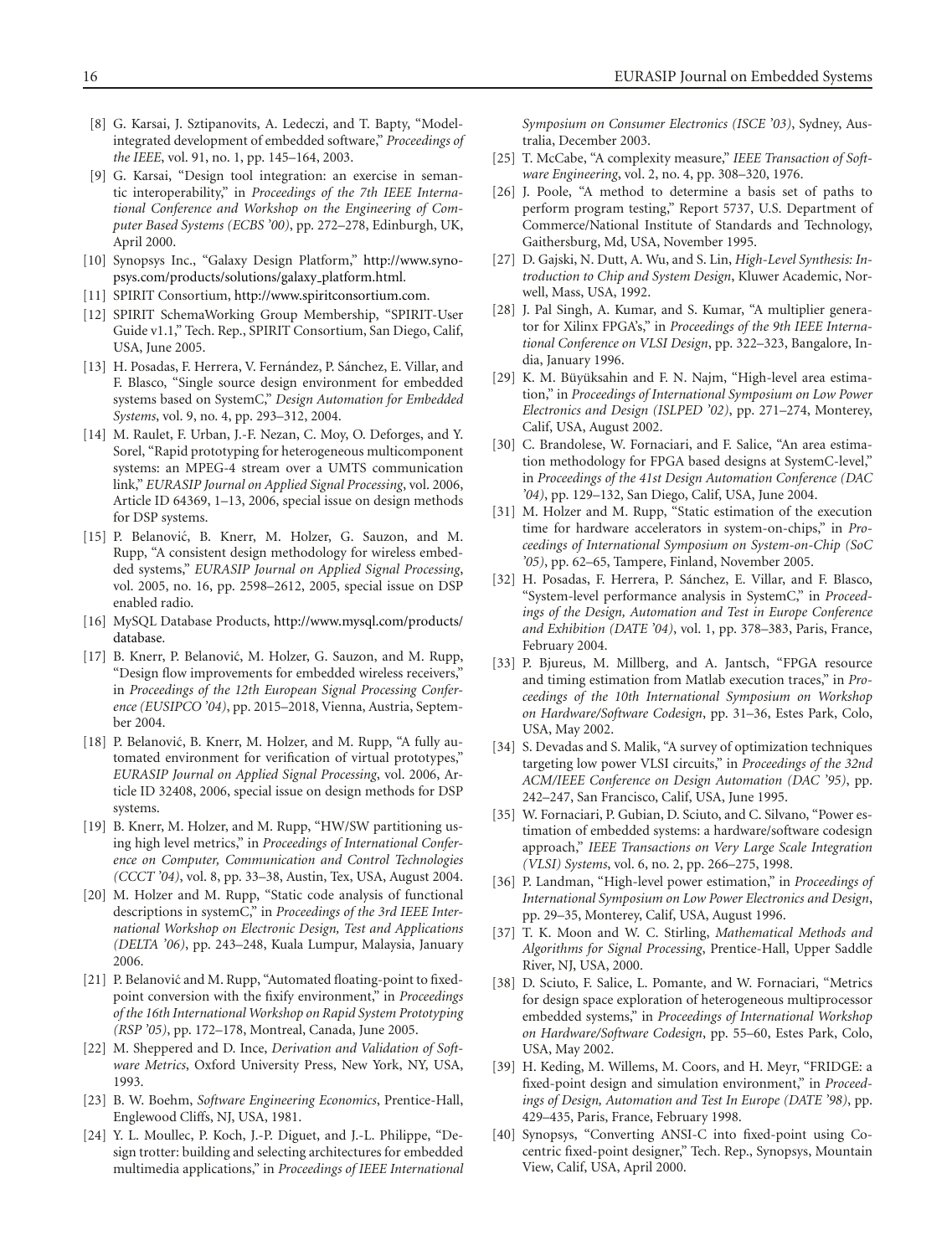- <span id="page-16-0"></span>[41] M. Stephenson, J. Babb, and S. Amarasinghe, "Bitwidth analysis with application to silicon compilation," in *Proceedings of the ACM SIGPLAN Conference on Programming Language Design and Implementation (PLDI '00)*, pp. 108–120, Vancouver, BC, Canada, June 2000.
- <span id="page-16-1"></span>[42] D. Menard, D. Chillet, F. Charot, and O. Sentieys, "Automatic floating-point to fixed-point conversion for DSP code generation," in *Proceedings of International Conference on Compilers, Architecture and Synthesis for Embedded Systems (CASES '02)*, pp. 270–276, Grenoble, France, October 2002.
- <span id="page-16-2"></span>[43] C. F. Fang, R. A. Rutenbar, and T. Chen, "Fast, accurate static analysis for fixed-point finite-precision effects in DSP designs," in *Proceedings of IEEE/ACM International Conference on Computer-Aided Design*, pp. 275–282, San Jose, Calif, USA, November 2003.
- <span id="page-16-3"></span>[44] S. Kim, K.-I. Kum, and W. Sung, "Fixed-point optimization utility for C and C++ based digital signal processing programs," *IEEE Transactions on Circuits and Systems II: Analog and Digital Signal Processing*, vol. 45, no. 11, pp. 1455–1464, 1998.
- <span id="page-16-4"></span>[45] Y. Cao and H. Yasuura, "Quality-driven design by bitwidth optimization for video applications," in *Proceedings of IEEE/ACM Asia and South Pacific Design Automation Conference*, pp. 532– 537, Kitakyushu, Japan, January 2003.
- <span id="page-16-5"></span>[46] C. Shi and R. W. Brodersen, "An automated floating-point to fixed-point conversion methodology," in *Proceedings of IEEE International Conference on Acoustics, Speech and Signal Processing (ICASSP '03)*, vol. 2, pp. 529–532, Hong Kong, April 2003.
- <span id="page-16-6"></span>[47] MathWorks Simulink, [http://www.mathworks.com/products/](http://www.mathworks.com/products/simulink) [simulink.](http://www.mathworks.com/products/simulink)
- <span id="page-16-7"></span>[48] J. Hromkovič, *Algorithmics for Hard Problems*, Springer, New York, NY, USA, 2nd edition, 2003.
- <span id="page-16-8"></span>[49] C. Mehlführer, F. Kaltenberger, M. Rupp, and G. Humer, "A scalable rapid prototyping system for real-time MIMO OFDM transmission," in *Proceedings of the 2nd IEE/EURASIP Conference on DSP Enabled Radio*, Southampton, UK, September 2005.
- <span id="page-16-9"></span>[50] R. Ernst, J. Henkel, and T. Benner, "Hardware-software cosynthesis for microcontrollers," *IEEE Design & Test*, vol. 10, no. 4, pp. 64–75, 1993.
- <span id="page-16-10"></span>[51] S. Kirkpatrick, C. D. Gelatt, and M. P. Vecchi, "Optimization by simulated annealing," *Science*, vol. 220, no. 4598, pp. 671– 680, 1983.
- <span id="page-16-11"></span>[52] D. Henkel, J. Herrman, and R. Ernst, "An approach to the adaption of estimated cost parameters in the COSYMA system," in *Proceedings of the 3rd International Workshop on Hardware/Software Codesign (CODES '94)*, pp. 100–107, Grenoble, France, September 1994.
- <span id="page-16-12"></span>[53] J. Henkel and R. Ernst, "Hardware/software partitioner using a dynamically determined granularity," in *Proceedings of the 34th Annual Conference on Design Automation (DAC '97)*, pp. 691–696, Anaheim, Calif, USA, June 1997.
- <span id="page-16-13"></span>[54] A. Kalavade and E. A. Lee, "Global criticality/local phase driven algorithm for the constrained hardware/software partitioning problem," in *Proceedings of the 3rd International Workshop on Hardware/Software Codesign (CODES '94)*, pp. 42–48, Grenoble, France, September 1994.
- <span id="page-16-14"></span>[55] E. A. Lee, "Overview of the ptolemy project," Tech. Rep., University of Berkeley, Berkeley, Calif, USA, March 2001. [http://ptolemy.eecs.berkeley.edu.](http://ptolemy.eecs.berkeley.edu)
- <span id="page-16-15"></span>[56] B. Kernighan and S. Lin, "An efficient heuristic procedure in partitioning graphs," *Bell System Technical Journal*, vol. 49, no. 2, pp. 291–307, 1970.
- <span id="page-16-16"></span>[57] A. Kalavade and E. A. Lee, "Extended partitioning problem: hardware/software mapping and implementation-bin selection," in *Proceedings of the 6th IEEE International Workshop on Rapid System Prototyping*, pp. 12–18, Chapel Hill, NC, USA, June 1995.
- <span id="page-16-17"></span>[58] P. Eles, Z. Peng, K. Kuchcinski, and A. Doboli, "System level hardware/software partitioning based on simulated annealing and tabu search," *Design Automation for Embedded Systems*, vol. 2, no. 1, pp. 5–32, 1997.
- <span id="page-16-18"></span>[59] F. Vahid and T. D. Le, "Extending the kernighan/lin heuristic for hardware and software functional partitioning," *Design Automation for Embedded Systems*, vol. 2, no. 2, pp. 237–261, 1997.
- <span id="page-16-19"></span>[60] K. S. Chatha and R. Vemuri, "Iterative algorithm for hardwaresoftware partitioning, hardware design space exploration and scheduling," *Design Automation for Embedded Systems*, vol. 5, no. 3, pp. 281–293, 2000.
- <span id="page-16-20"></span>[61] K. S. Chatha and R. Vemuri, "Hardware-software partitioning and pipelined scheduling of transformative applications," *IEEE Transactions on Very Large Scale Integration (VLSI) Systems*, vol. 10, no. 3, pp. 193–208, 2002.
- <span id="page-16-21"></span>[62] T. Wiangtong, P. Y. K. Cheung, and W. Luk, "Comparing three heuristic search methods for functional partitioning in hardware-software codesign," *Design Automation for Embedded Systems*, vol. 6, no. 4, pp. 425–449, 2002.
- <span id="page-16-22"></span>[63] B. Knerr, M. Holzer, and M. Rupp, "Fast rescheduling of multi-rate systems for HW/SW partitioning algorithms," in *Proceedings of the 39th Annual Asilomar Conference on Signals, Systems, and Computers*, Monterey, Calif, USA, October 2005.
- <span id="page-16-23"></span>[64] B. Knerr, M. Holzer, and M. Rupp, "A fast rescheduling heuristic of SDF graphs for HW/SW partitioning algorithms," in *Proceedings of the 1st International Conference on Communication System Software and Middleware (COMSWARE '06)*, New Delhi, India, January 2006.
- <span id="page-16-24"></span>[65] E. A. Lee and D. G. Messerschmitt, "Synchronous data flow," *Proceedings of the IEEE*, vol. 75, no. 9, pp. 1235–1245, 1987.
- <span id="page-16-25"></span>[66] T. C. Hu, "Parallel sequencing and assembly line problems," Tech. Rep. 6, Operations Research Center, Cambridge, Mass, USA, 1961.
- <span id="page-16-26"></span>[67] J.-J. Hwang, Y.-C. Chow, F. D. Anger, and C.-Y. Lee, "Scheduling precedence graphs in systems with interprocessor communication times," *SIAM Journal on Computing*, vol. 18, no. 2, pp. 244–257, 1989.
- <span id="page-16-27"></span>[68] L. Cai and D. Gajski, "Transaction level modeling in system level design," Tech. Rep., Center for Embedded Computer Systems, Irvine, Calif, USA, 2003.
- <span id="page-16-28"></span>[69] A. Haverinnen, M. Leclercq, N. Weyrich, and D. Wingard, "SystemC based SoC Communication Modeling for the OCP Protocol," Whitepaper, October 2002.
- <span id="page-16-29"></span>[70] U. Bortfeld and C. Mielenz, "C++ System Simulation Interfaces," Whitepaper, July 2000.
- <span id="page-16-30"></span>[71] J. Cockx, "Efficient modelling of preemption in a virtual prototype," in *Proceedings of International Workshop on Rapid System Prototyping (RSP '00)*, pp. 14–19, Paris, France, June 2000.
- <span id="page-16-31"></span>[72] S. Gupta, N. Dutt, R. Gupta, and A. Nciolau, "SPARK: a highlevel synthesis framework for applying parallelizing compiler transformations," in *Proceedings of the 16th International Conference on VLSI Design*, pp. 461–466, New Delhi, India, January 2003.
- <span id="page-16-32"></span>[73] Y. Guo, D. McChain, and J. R. Cavallaro, "Rapid industrial prototyping and scheduling of 3G/4G SoC architectures with HLS methodology," *EURASIP Journal on Embedded Systems*, vol. 2006, Article ID 14952, 2006.